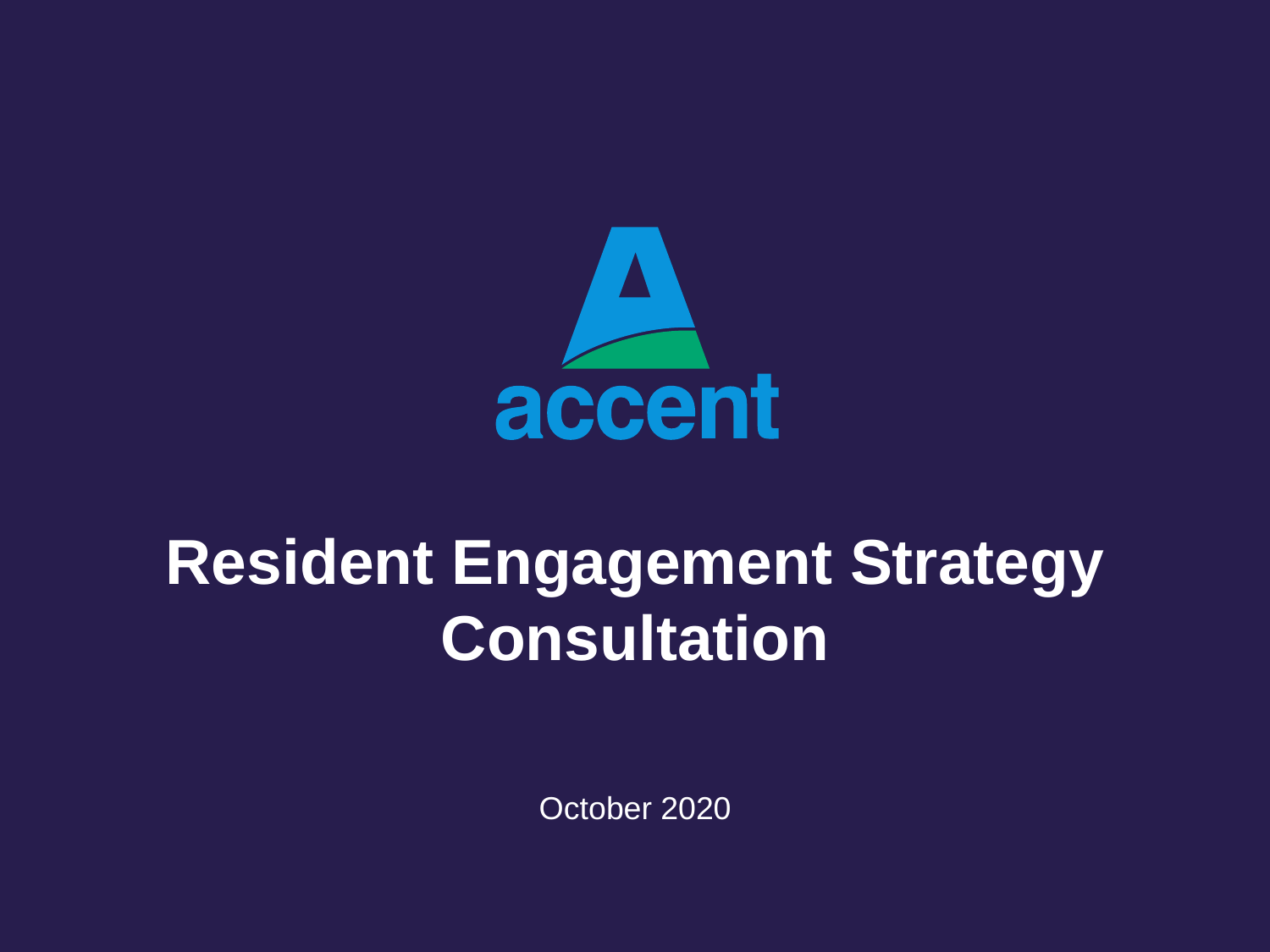# **Background**



### **Rationale:**

In 2017, customers, staff and board members worked collaboratively to redesign our resident engagement strategy.

Since then, the percentage of customers who are satisfied that Accent 'listens to views and takes them into consideration' has declined.

We have been reflecting on what parts of the strategy we have successfully delivered and what we have yet to achieve and invited customers to shape and influence our new Resident Engagement Strategy.

### **Sample size:**

We invited all members of the Accent 500 to take part in this survey as well as customers who indicated that they are dissatisfied that Accent 'listens to views' to take part in this survey. Two attempts to contact customers were made, by email, over a period of two weeks. In total the survey yielded 180/489 responses (36.8%) with a margin of error of  $\pm 7.4\%$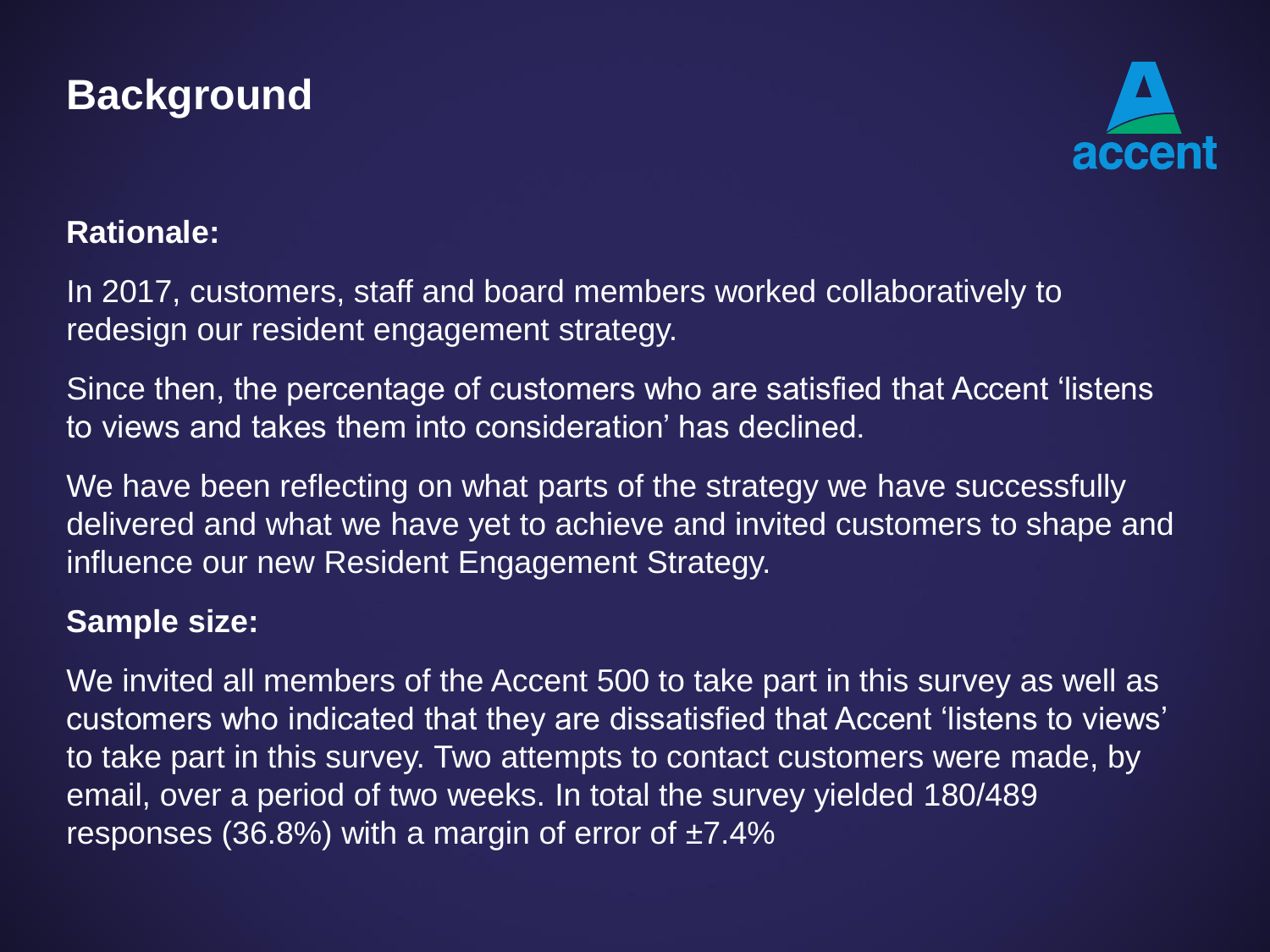# **Responses**



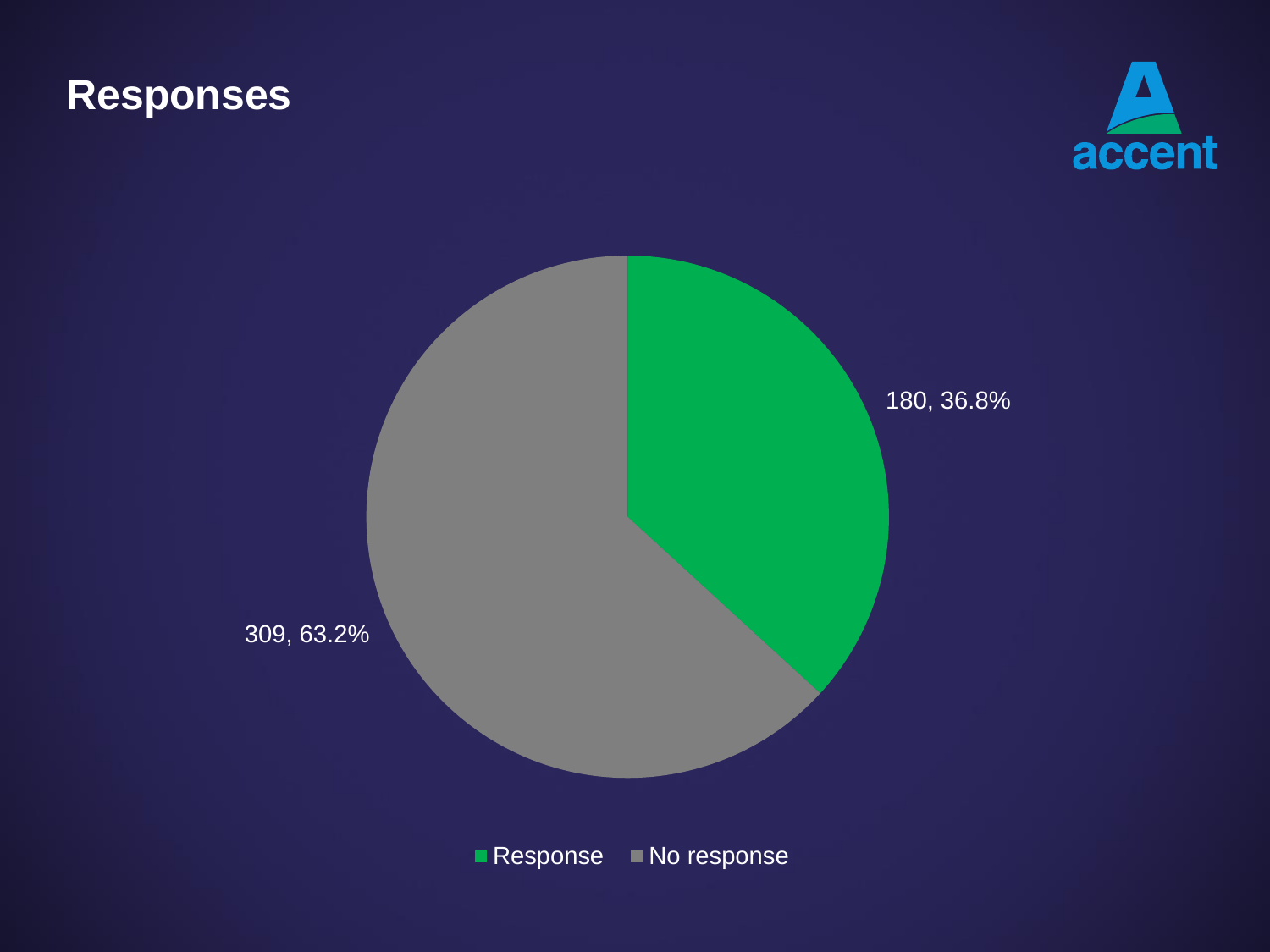# **Responses by Region**



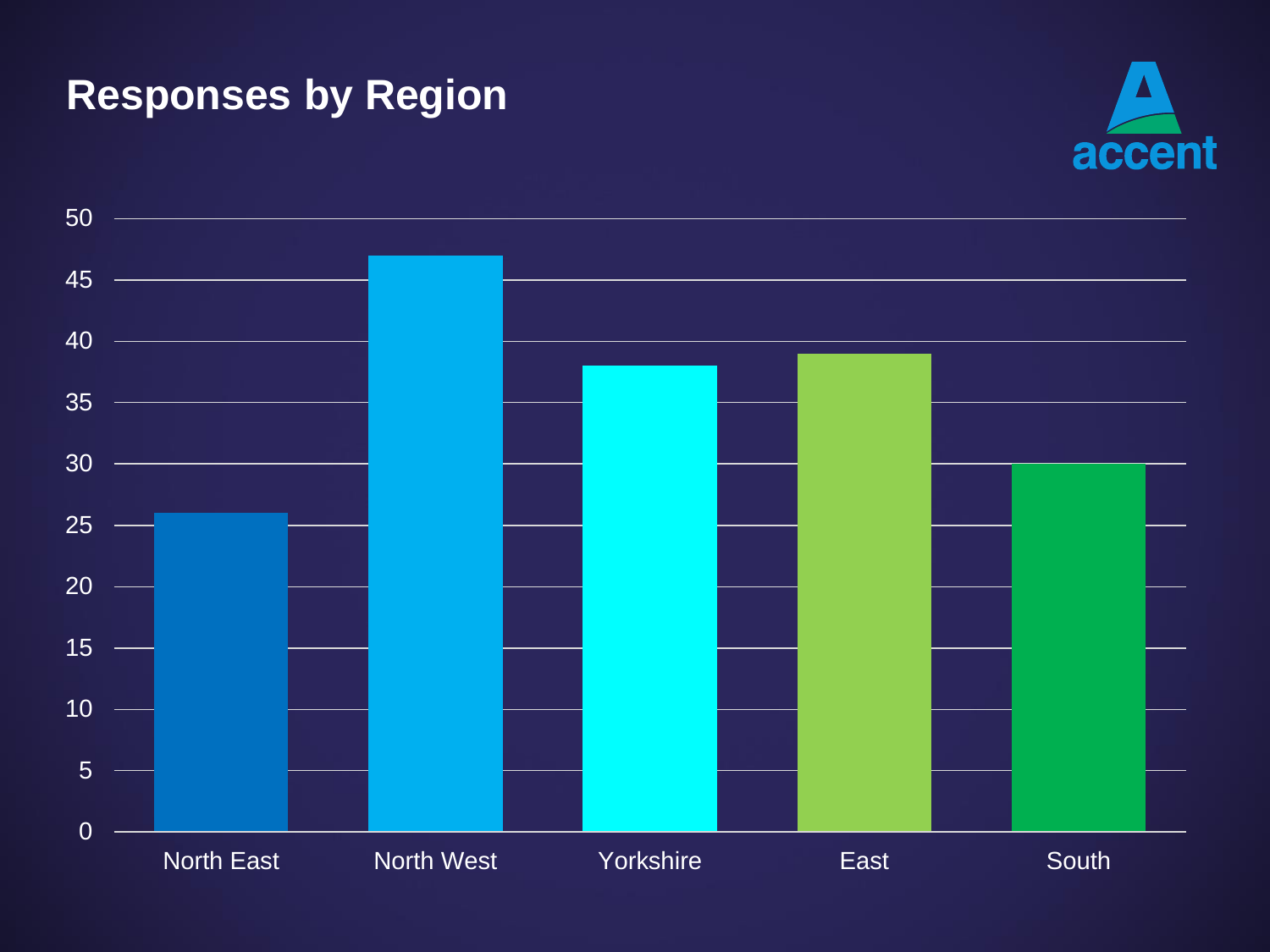# **Responses by Age Band**



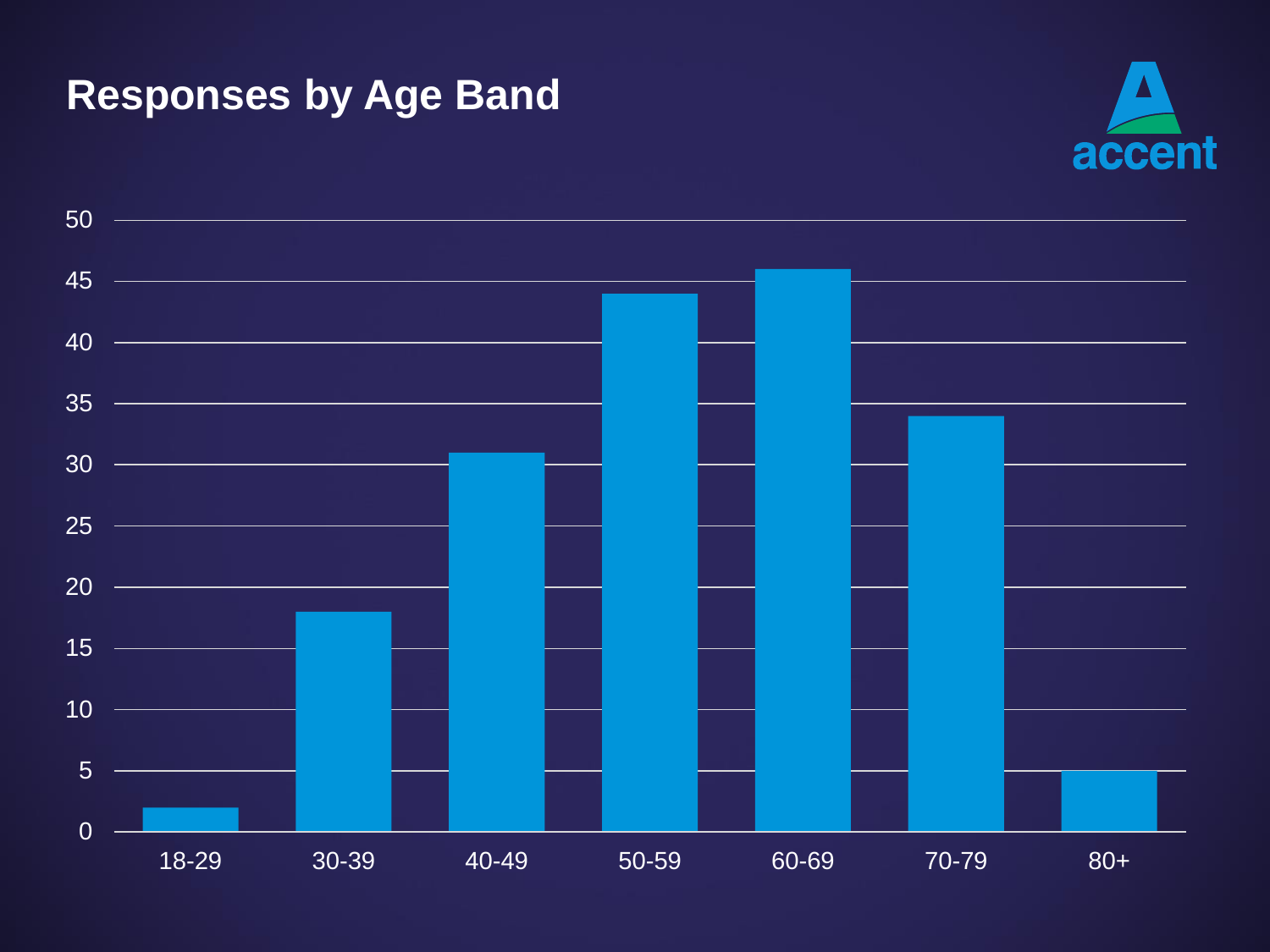# **Responses by Tenure Type**



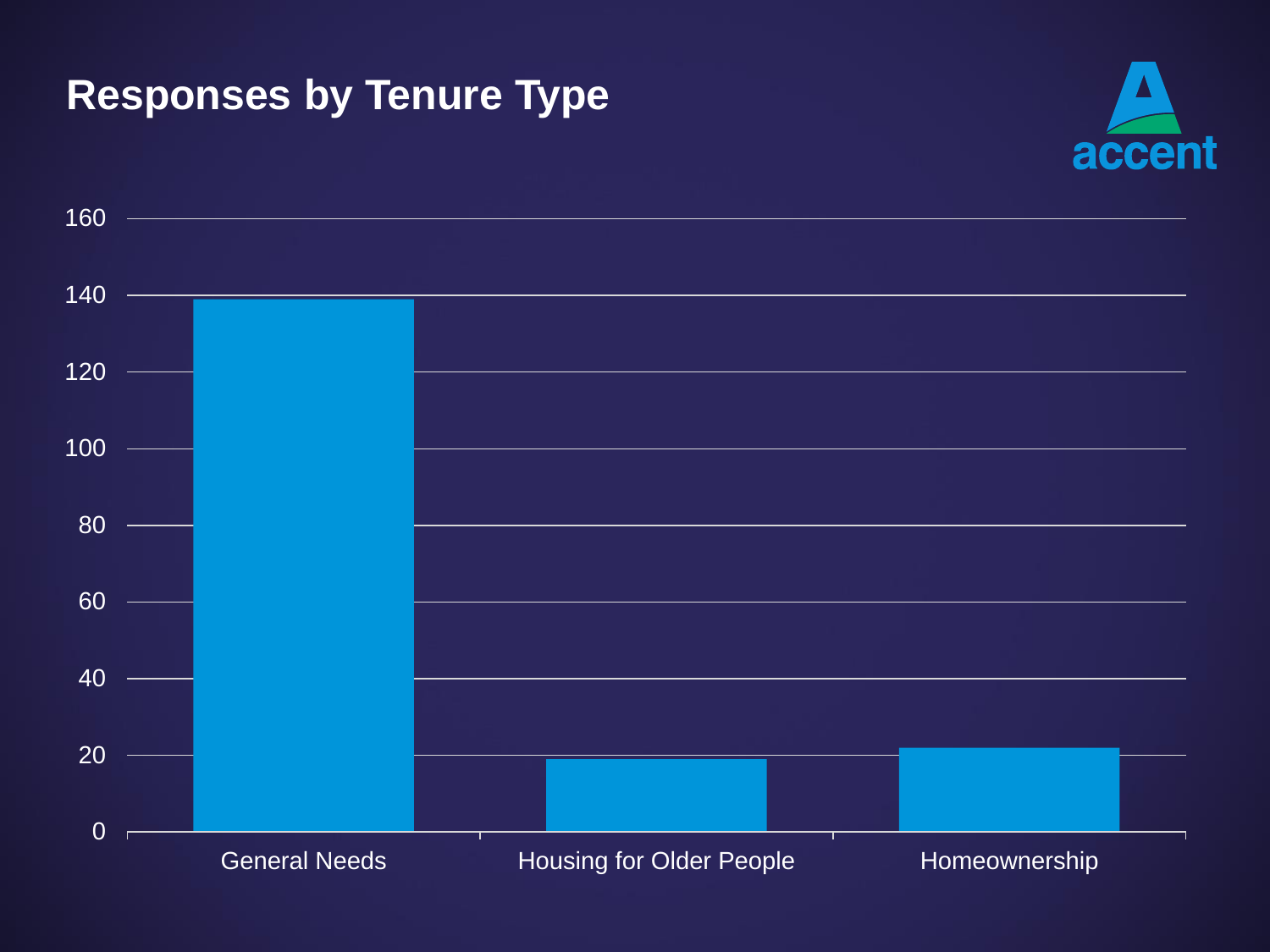In 2016, 64% customers were satisfied that 'Accent listens to views and takes them into consideration'. This fell to 51% when we asked the same question in 2020. Why do you think this has happened?



2020 has been a very difficult year re COVID… There has also been a change in the Partner/Housing Officer role that may have had an impact on residents' views. **Miss A, Blackburn**

Accent's resistance in scrutinising grass roots problems. Not everyone believes in online surveys and their given scrutiny... **Mr M, Wakefield**

At times it's not easy to contact the person you need to speak to. I've found on leaving messages, calls are not returned. This was before COVID. **Mrs L, Middlesbrough**

Because in that time there have been incidents where residents have made repeated complaints about services, and been totally ignored. That was my experience, maybe others had it too. **Mr H, Cambridge**

Because you don't listen and bulldoze through unacceptable changes. **Mr W, Windlesham**

Complacency from Accent possibly. Job pressure - too much for Accent workers and/or shortage of staff or service providers i.e. contractors etc. **Miss K, Peterborough**

Decline in appointments or face-toface contact with Housing Officers etc. **Miss M, Camberley**

Long-standing staff disappearing will unsettle tenants. Changing companies who do the repairs can also unsettle. **Mr L, Peterborough**

I think a lot of the decline is down to the unsatisfactory management and poor contractors which residents are paying for and not getting satisfactory service. **Mr D, Leeds**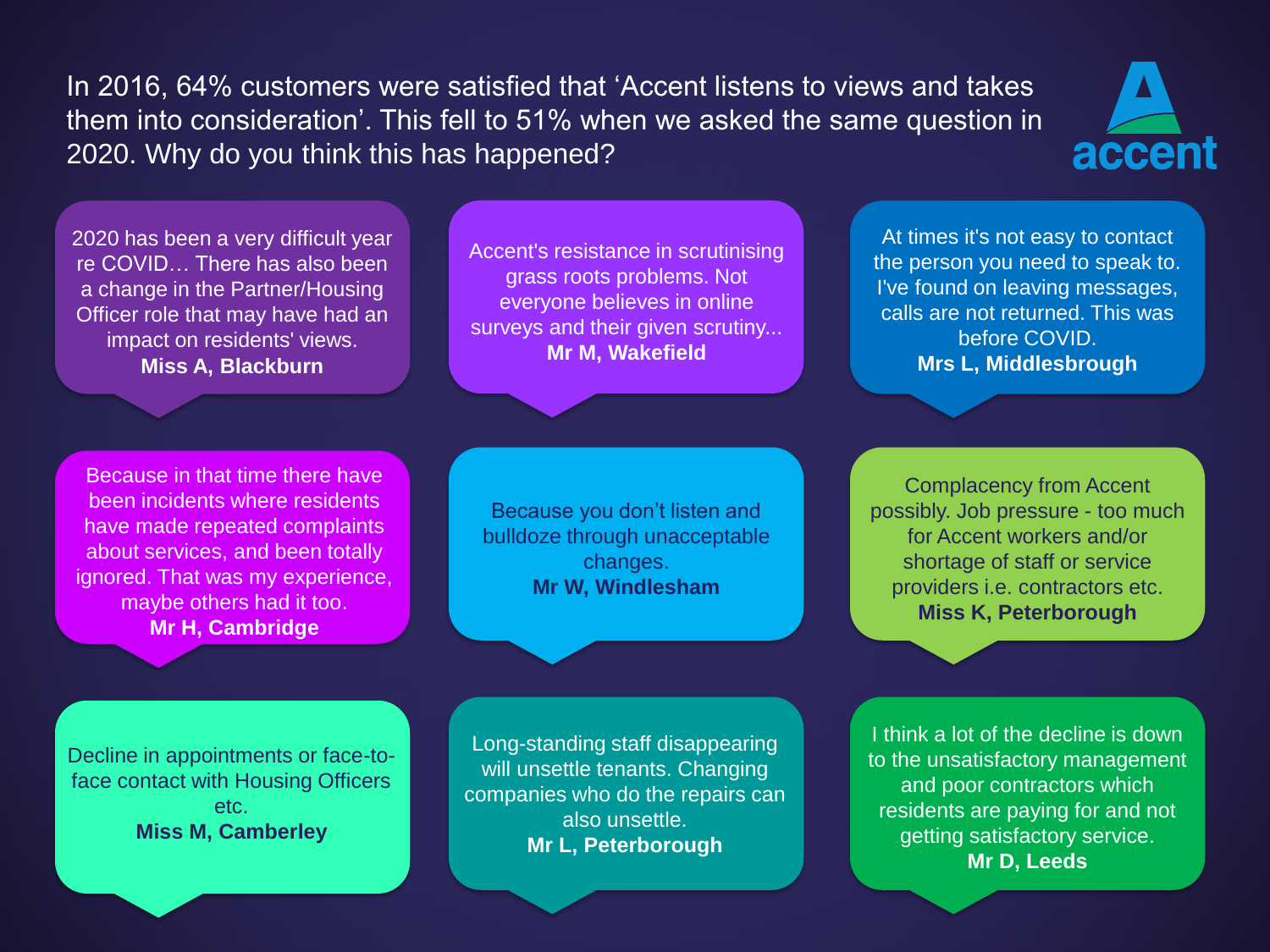In 2016, 64% customers were satisfied that 'Accent listens to views and takes them into consideration'. This fell to 51% when we asked the same question in 2020. Why do you think this has happened?



I think that although you ask for our views, we see very little action to make us think you are listening. We fill in various surveys but nothing ever changes. **Mrs G, March**

I think this is purely down to the COVID pandemic. Accent did well to keep residents informed throughout. **Mrs B, Woking**

I have a list of repairs that need doing and that doesn't get done yet if I'm late for my rent at all I get letters, emails, visits and phone calls. **Miss B, Colne**

You moved out of the area. You were no longer seen as our housing landlord, but as someone up there we could no longer communicate with face-to-face. **Mr R, Camberley**

…No evidence of listening to views obvious or made known. Little or no interest in the area you live in. Slack service. Staff turnover. Inadequate training. **Ms L, Huntingdon**

Dealing with issues raised would mean taking action, which incurs costs. I think profits come before residents. **Mrs K, Wakefield**

Now that every aspect of dealing with residents has been centralised, staff have less detailed knowledge of individual sites. Residents never have any contact with local staff. **Mr D, Bagshot**

You stopped listening and changed the management. A loss of confidence and faith in the company. **Mr M, Burnley**

Accent talks a lot about engagement, but we rarely see any evidence of this. That probably adds to the dissatisfaction and adds to survey figure. **Mr T, Ashford**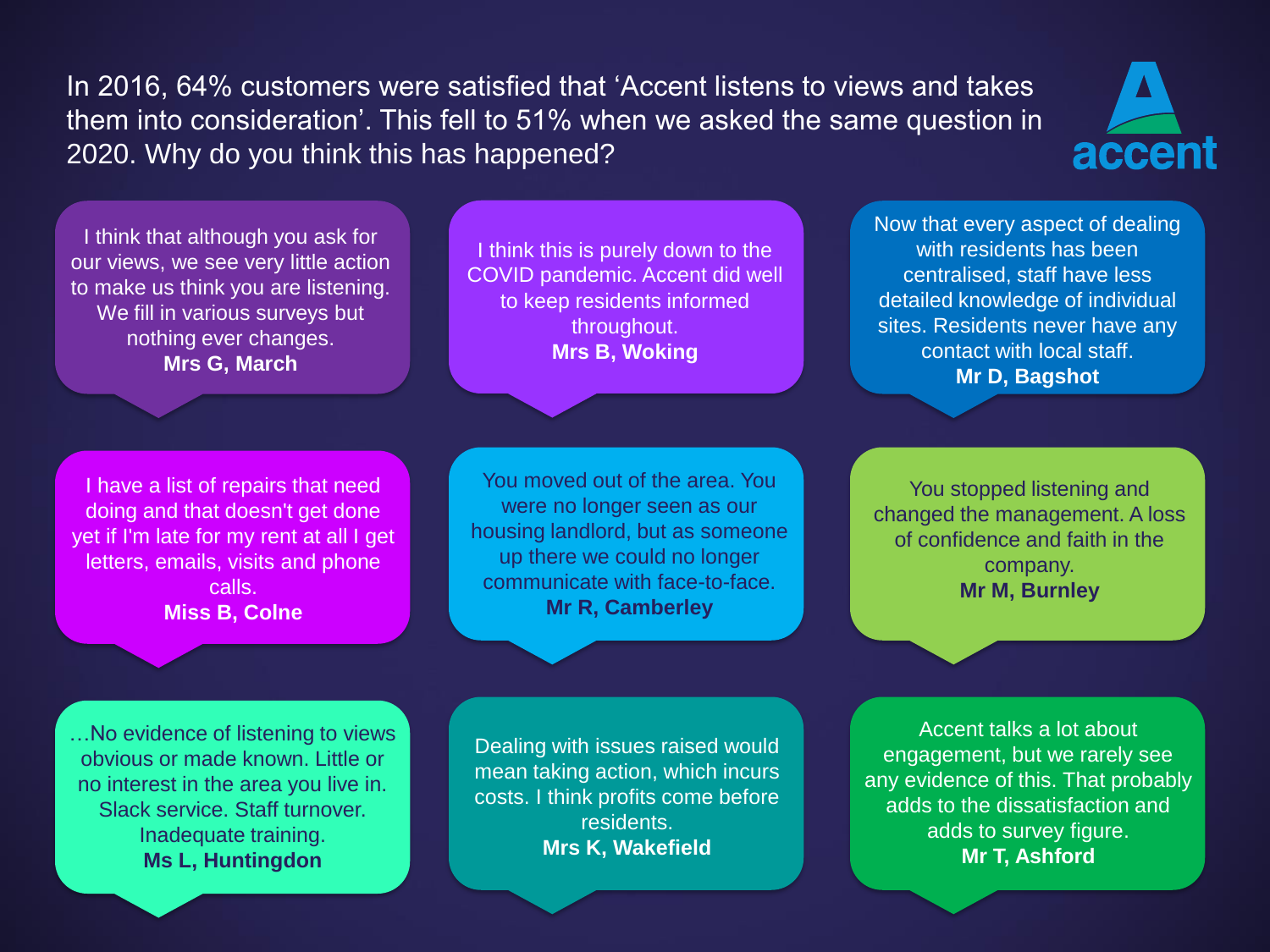### What does 'listening to views and taking them into consideration' mean to you?



A company that is actively listening to its customer base genuinely does take into consideration its customers ideas etc. when deciding changes or policy. **Mr R, St Neots**

Acknowledged and something done about it. If nothing can be done then explaining why, honestly. **Mr L, Leeds**

Exactly what it says. You get the feedback and discuss it. Where you recognise that you need to change, that is what you do. **Mr R, Huntingdon**

Further action. Coming back to the person who has raised the issue. Concerns raised are often not addressed, so personally I think 'what is the point?' **Mrs L, Middlesbrough**

Hearing residents concerns and issues and prioritising work/attention on the issues and concerns that are of the highest priority. **Ms J, Barrow-In-Furness**

There is 'hearing' and there is 'listening'. Listening is absorbing what a person has to say, and acknowledging that the person could be making some viable points that are useful… **Miss A, Blackburn**

If you ask us to give a view on something you have an obligation (I feel) to actually give us some feedback on why it can or can't be done. **Mrs G, March**

Hearing what tenants are saying and evidencing that things have been changed where necessary. **Mrs D, Camberley**

It means that we're not just a tenant that you take money from, it shows us that we can work together to maintain a good relationship and be happy with the service provided. **Mrs L, Brighouse**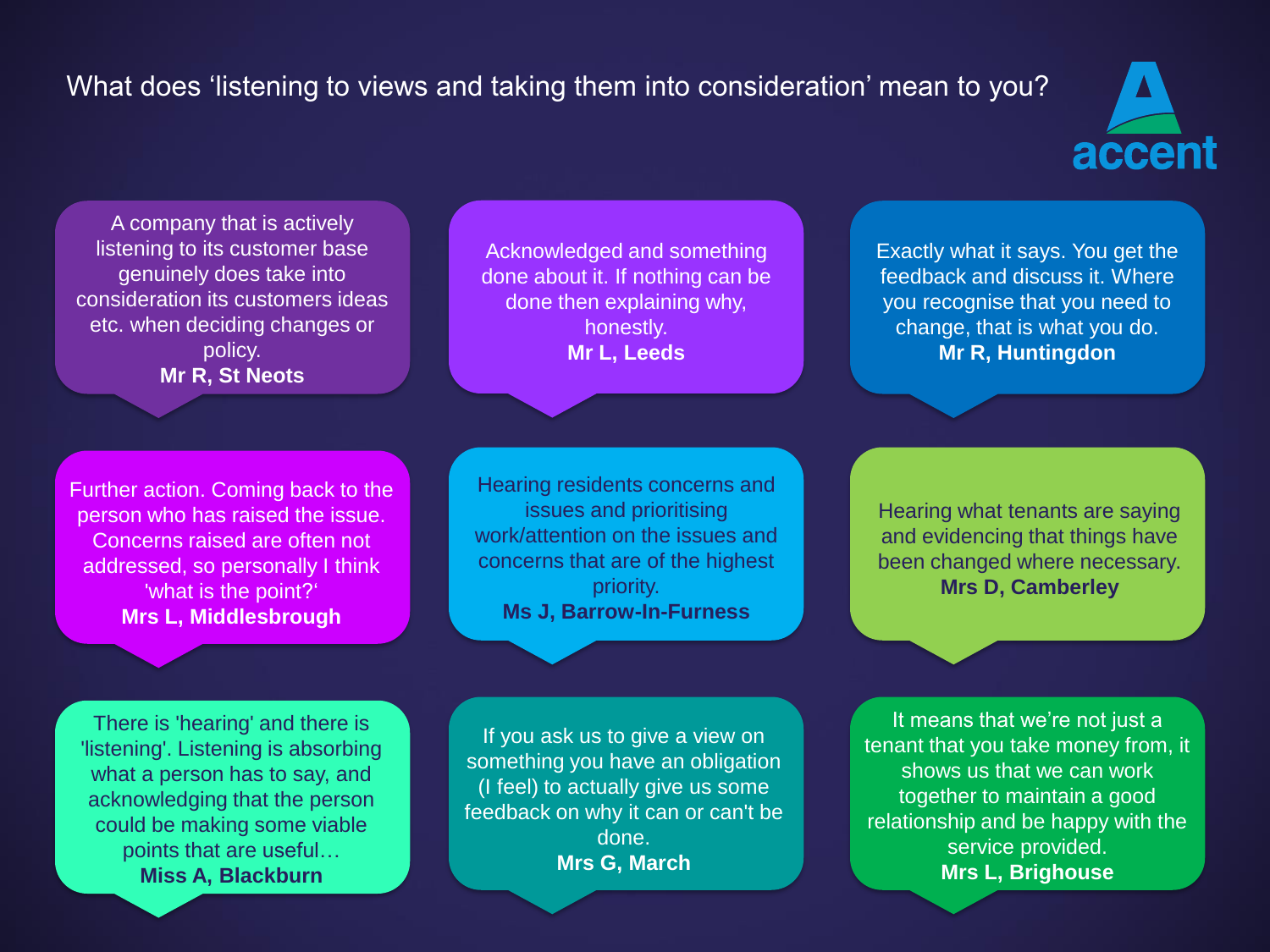### What does 'listening to views and taking them into consideration' mean to you?



Some things I've spoken to Accent about haven't happened or been implemented or changed, but some have, and I feel valued when that happens. **Mrs K, Rushden**

Proactively looking at ways to deliver new and innovative services to become better and make tenants happier in their homes. **Ms S, Addlestone**

Asking for views before decisions are made, not after, and you can see where views have influenced decisions. **Ms B, Wakefield**

I have found that the call staff are always friendly and willing to help. However their responses are largely governed by their computers… **Mr D, Bagshot**

Willing to hear what you may not want to hear and viewing it without any preconceived opinions and being flexible in reaching a decision. **Mr J, Ossett**

Being attentive and helping to find solutions if and when possible. Compromise or come to an agreement too in some cases. Being supportive and helpful with a good attitude. **Miss K, Peterborough**

Listen to many views and try to come up with a satisfactory solution to please (where possible). We do understand that it is difficult to please everyone. **Mr D, Leeds**

Answer our queries and stop passing it on or telling us to refer our questions to a manager. This is your job to get the answers to our questions. **Mr Y, Yarm**

Discussing proposed changes with customers, respecting their responses. **Miss T, Leyland**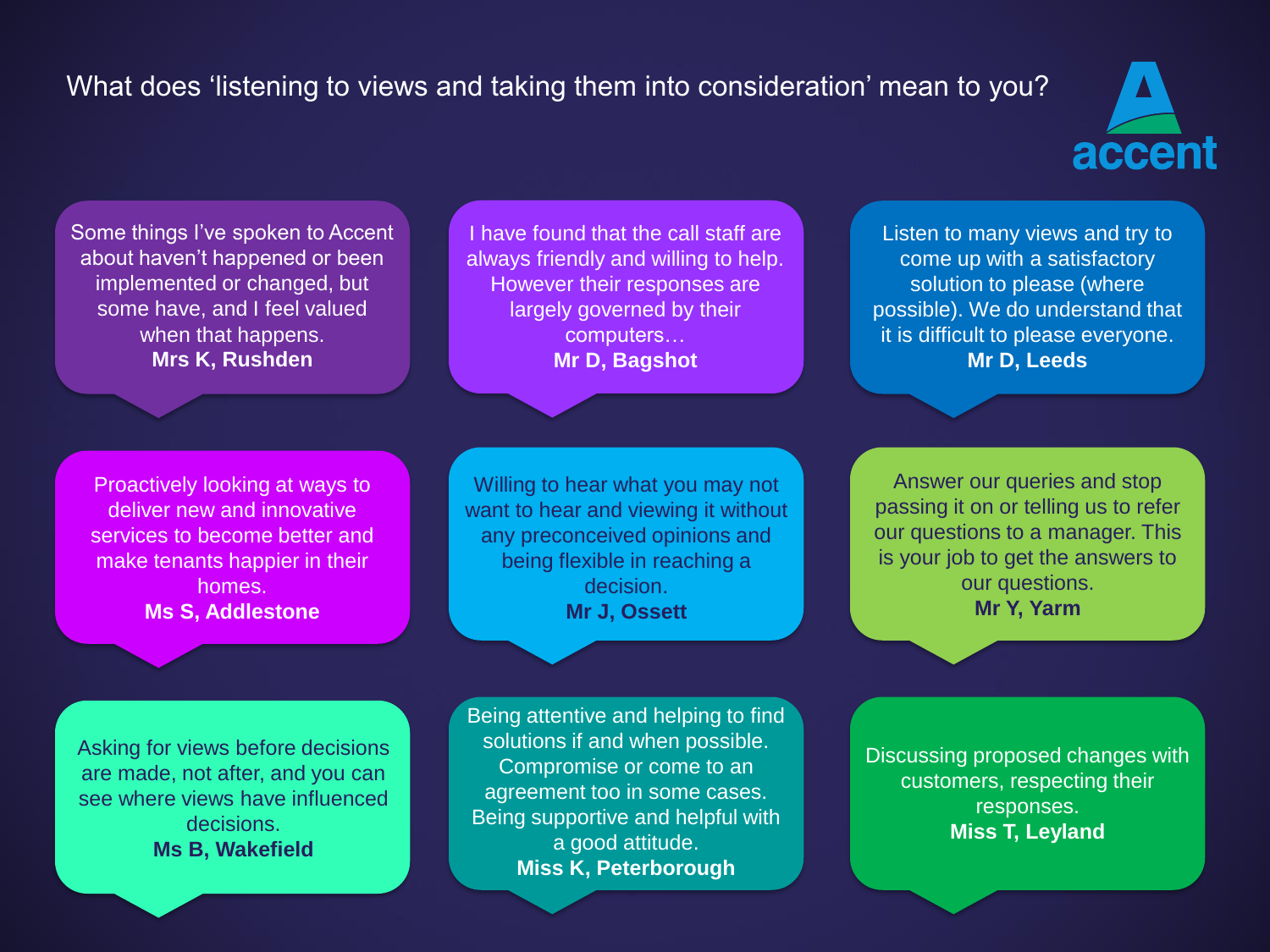Customers have consistently told us that they would like more choice and influence over the services they receive at a local level (repairs, estate services etc.). How would you expect to be consulted about such issues?



Advance warning of intended action (not 'oh by the way, we are fitting your new kitchen next week'). **Mr B, March**

Zoom street meetings would be helpful and may give a positive feel of togetherness. **Mrs H, Burnley**

Any communication on this front would be an improvement. Recently, since its all online, the service has been appalling. Zero communication at all. **Mr L, Leeds**

Bearing in mind the current COVID situation, meetings on platforms such as Teams, Zoom, surveys, letters, questionnaires and so on. **M, Nottingham**

By letter, phone or in person depending on individuals. A choice of options will enable different sections of customers to communicate their views. **Miss T, Leyland**

Email or knock on the door! **Ms S, Addlestone**

Email, that is how. But there has to be a discussion in person. Good ideas can come from anyone. **Mr H, Wakefield**

Given a choice of contractors and more check-ups on the current contractors' work. **Mr E, Nelson**

If it was a major change, I would expect some form of face-to-face activity possibly a roadshow of some form, along the lines of the one you did to promote people using your online platform. **Mr A, Bradford**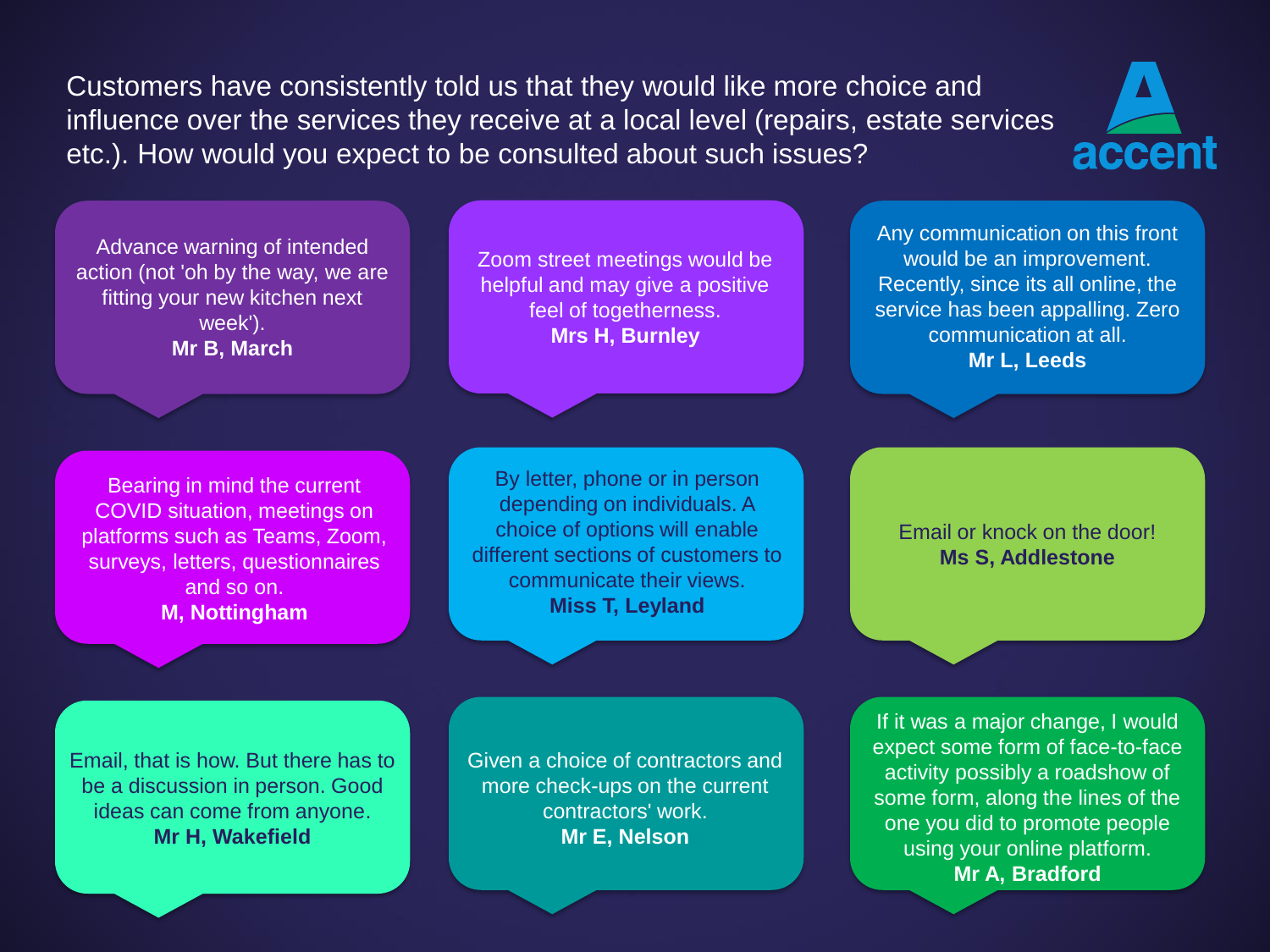Customers have consistently told us that they would like more choice and influence over the services they receive at a local level (repairs, estate services etc.). How would you expect to be consulted about such issues?



I feel as though we aren't kept up to date with a lot of things and find that Accent is reactive and not proactive with regards to repairs etc. **Miss A, Blackburn**

Hold the teams accountable for poor service and refund us. If it were a private contractor we hired, we'd seek compensation for poor service, whereas Accent just pay anyway regardless of quality. **Mr R, Camberley**

A say in as much as possible in the works and services that get done. **Miss K, Peterborough**

Be presented with a set of choices and scenarios and be able to vote… **Ms M, Huntingdon**

Give out the details of contractors who are vying for contracts of maintenance or repairs with their actual contract offers to the customers who can then respond to you… **Mr M, Cambridge**

Accent do well to try to engage with its residents. I feel if more residents took part in, or had access to, these surveys they would have a greater say. **Mrs B, Woking**

Economy of scale isn't everything… tendering isn't always transparent. Consider local input at tender specification and communicate outcomes. After all, we pay for them. **Mr H, Yarm**

Given options on services and being asked for feedback on the service received so that issues can be quickly and easily flagged up. **Ms J, Barrow-In-Furness**

Genuinely. How often have we all been part of a consultation that was anything but? The recent grounds contract is an excellent example of totally ignoring residents. **Mr W, Bradford**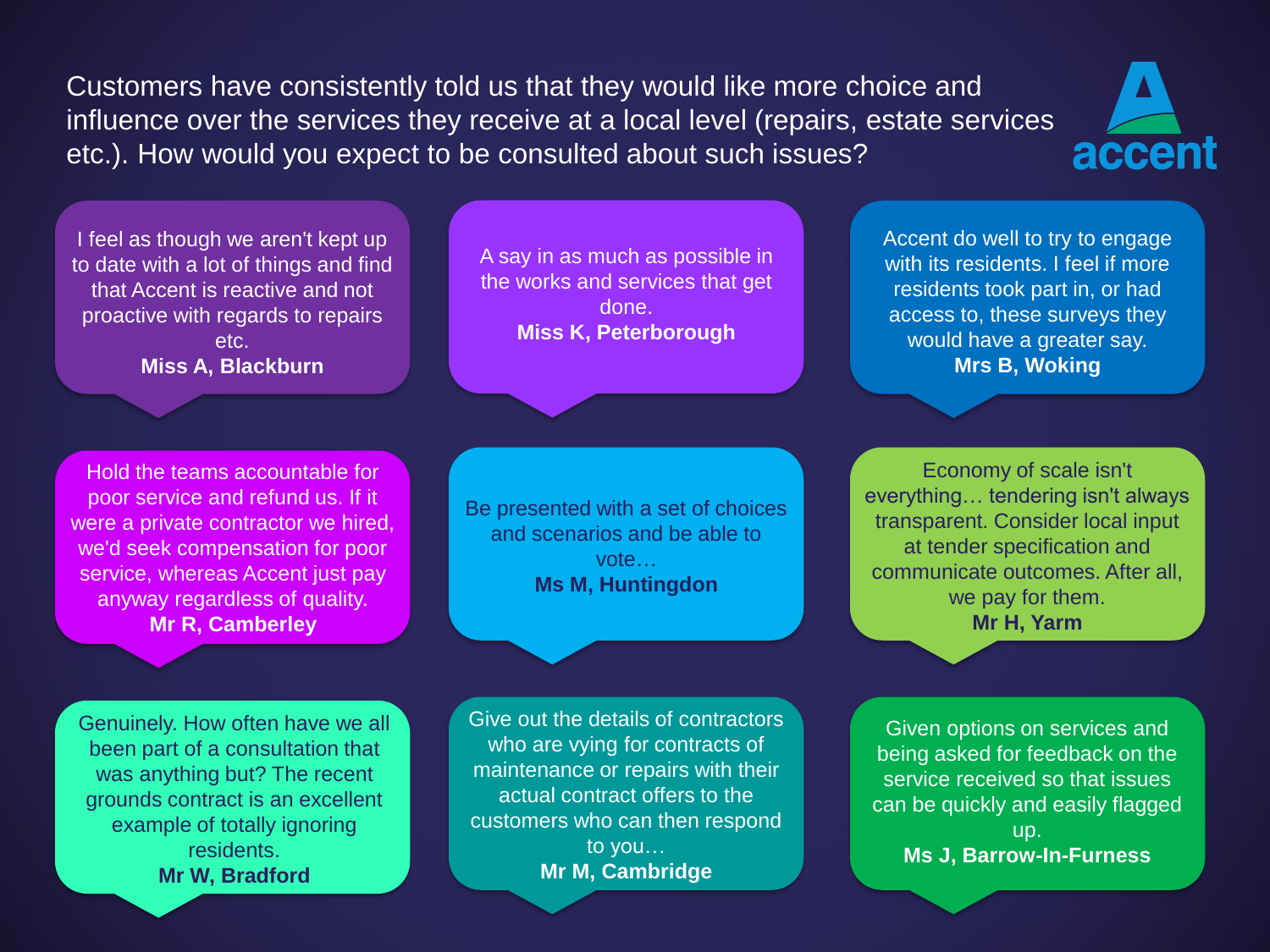How would you expect to be kept informed about the outcomes of surveys and consultations? (Accent 500 only).



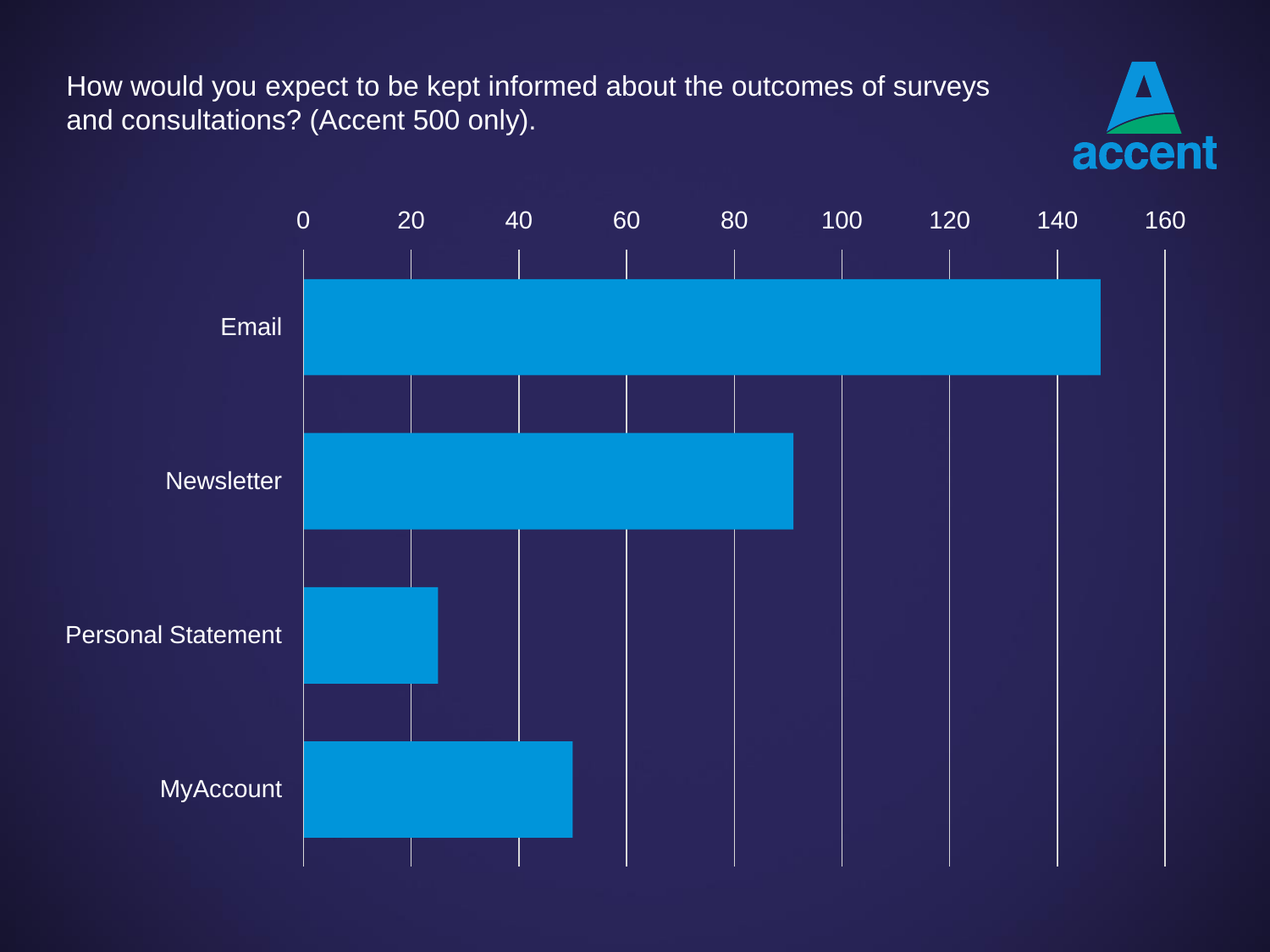How would you expect to be kept informed about the outcomes of surveys and consultations? (Accent 500 only).



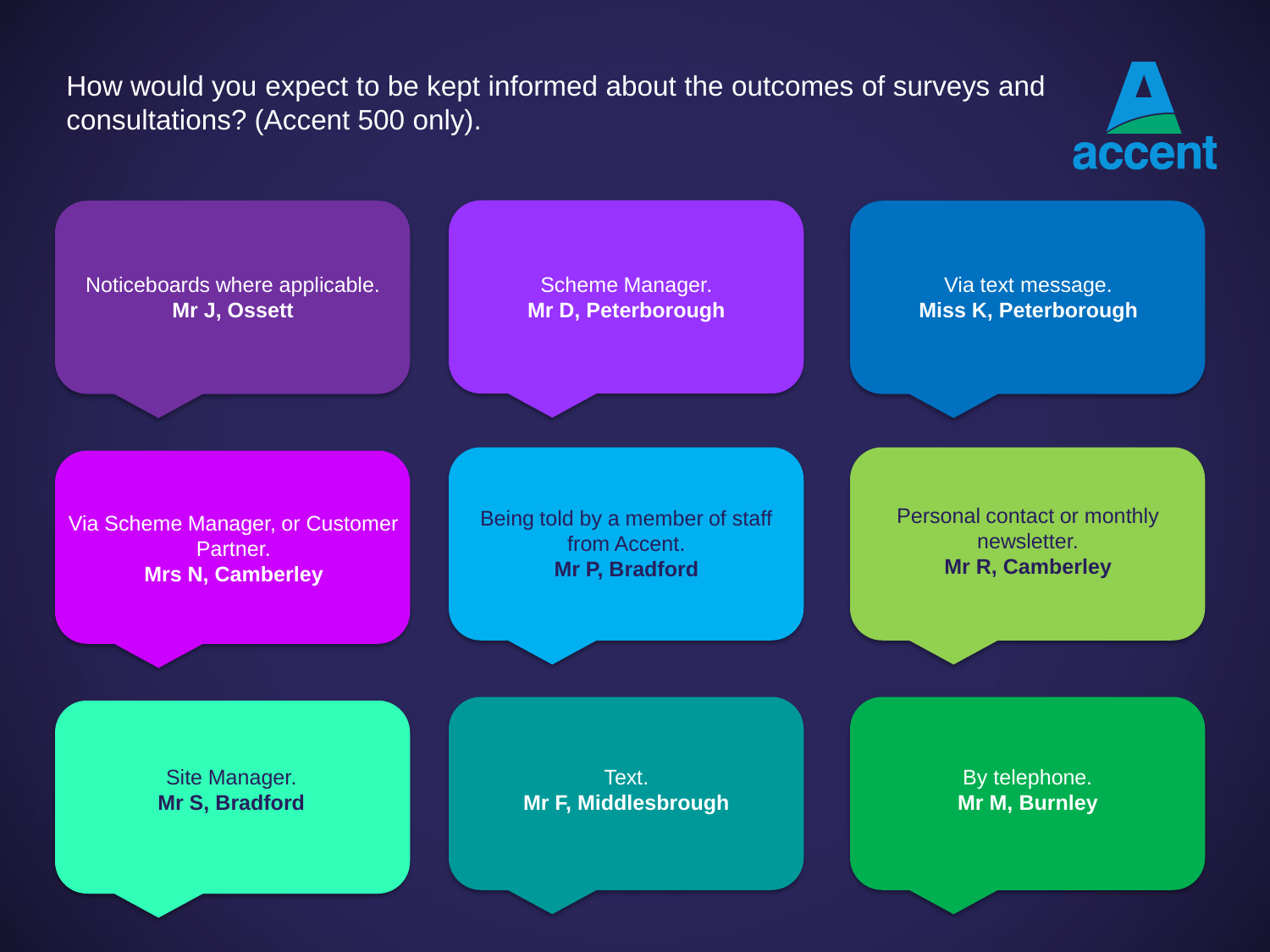What sort of outcomes would you expect to be notified about? (Accent 500 only).



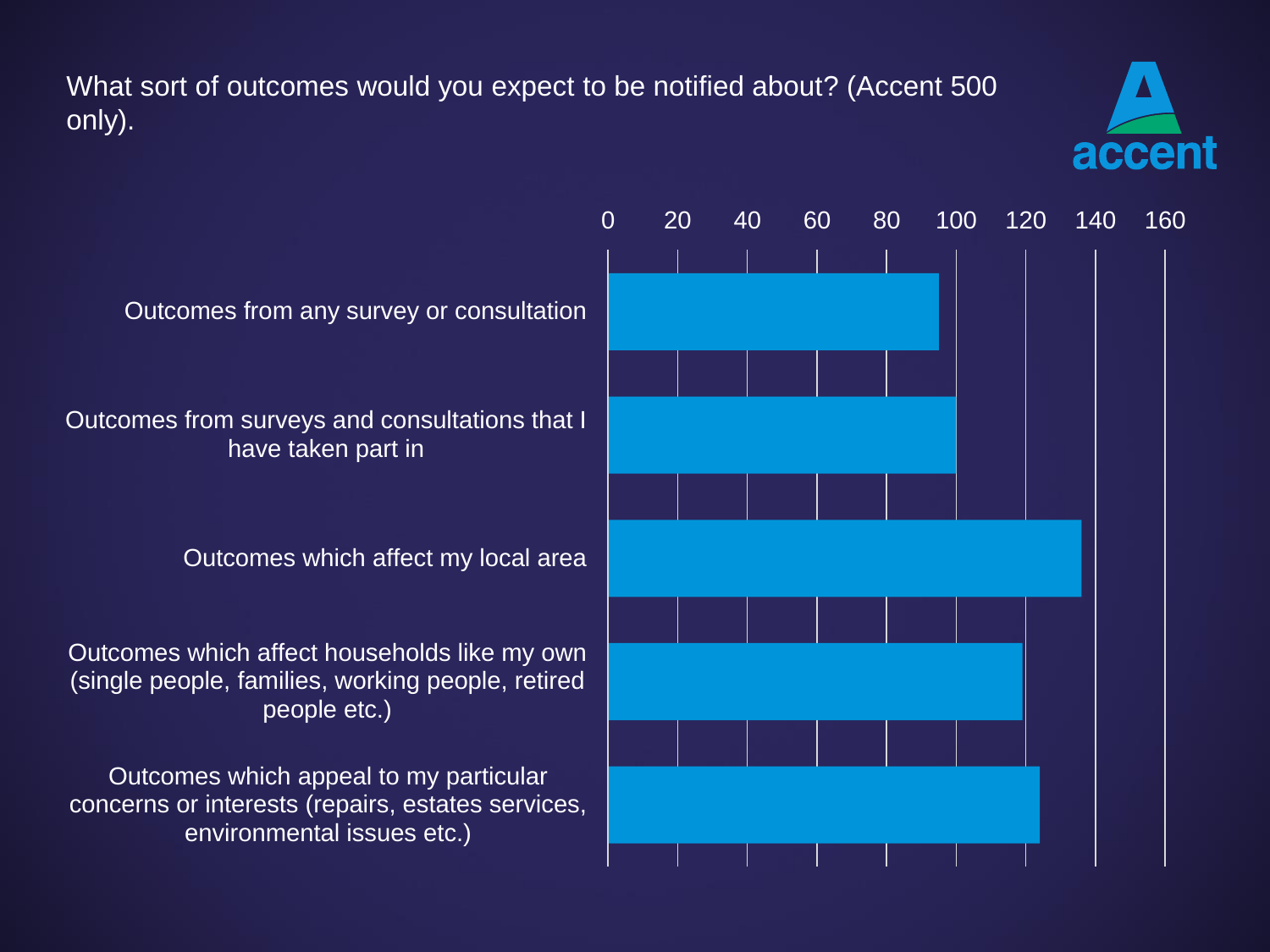At which point(s) would you expect to be notified about the results or outcomes of a survey/consultation? (Accent 500 only).



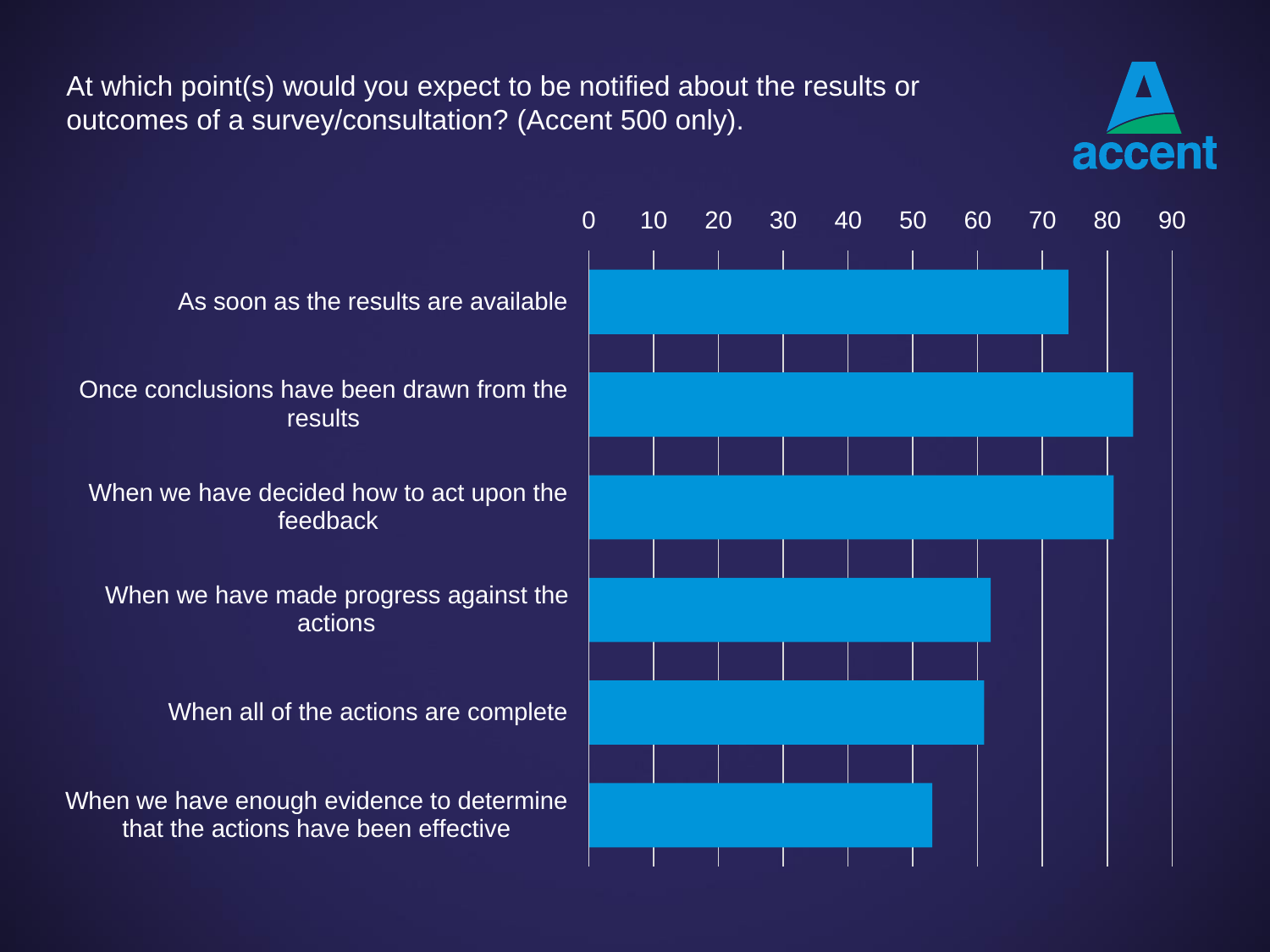We currently post the outcomes of surveys and consultations on our 'You said, We did' webpage. We notify customers who have taken part in surveys and consultations when new outcomes have been published. Have you received notifications like this in the past?



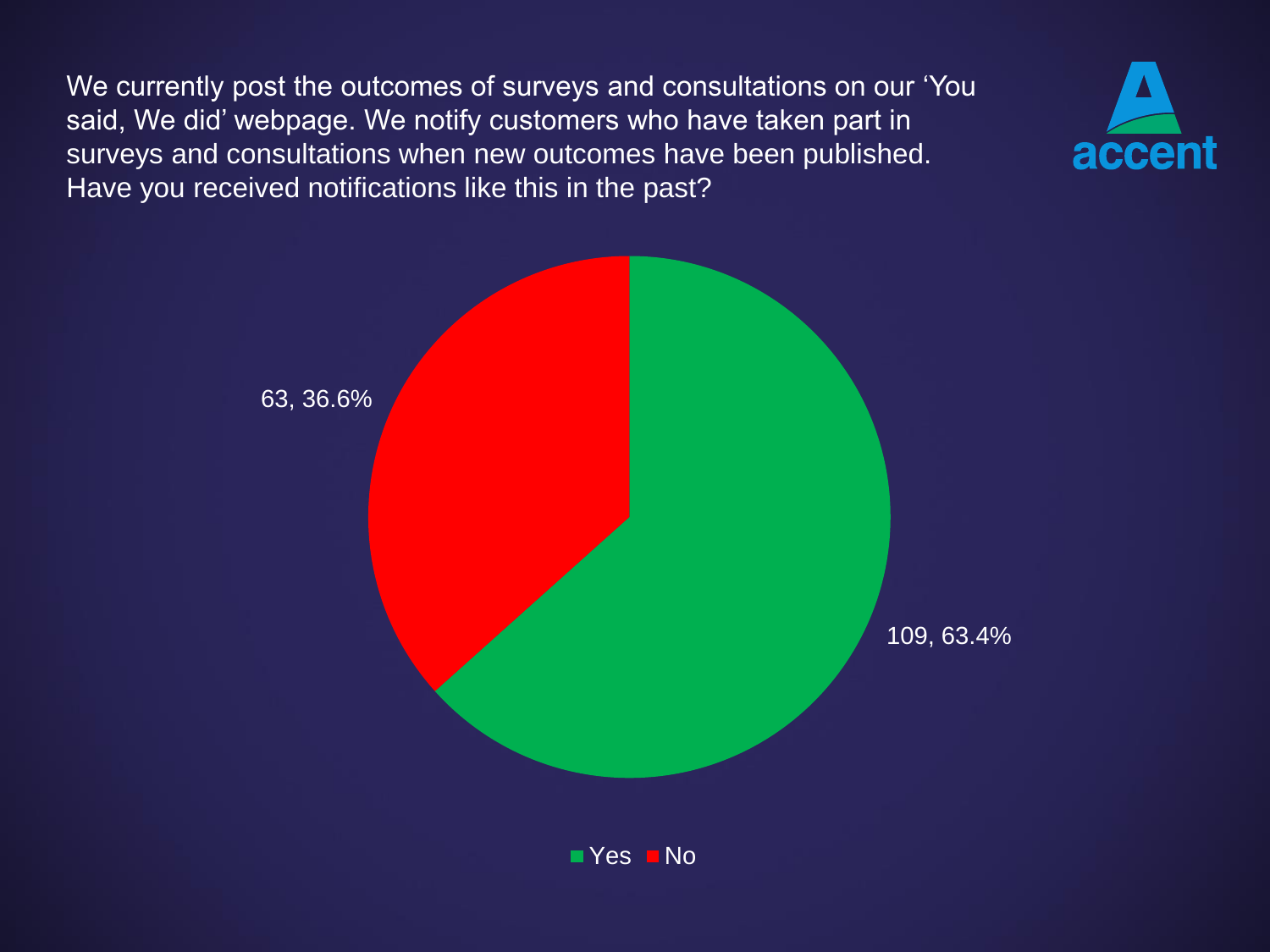Is this the best way of presenting the outcomes of surveys and consultations?



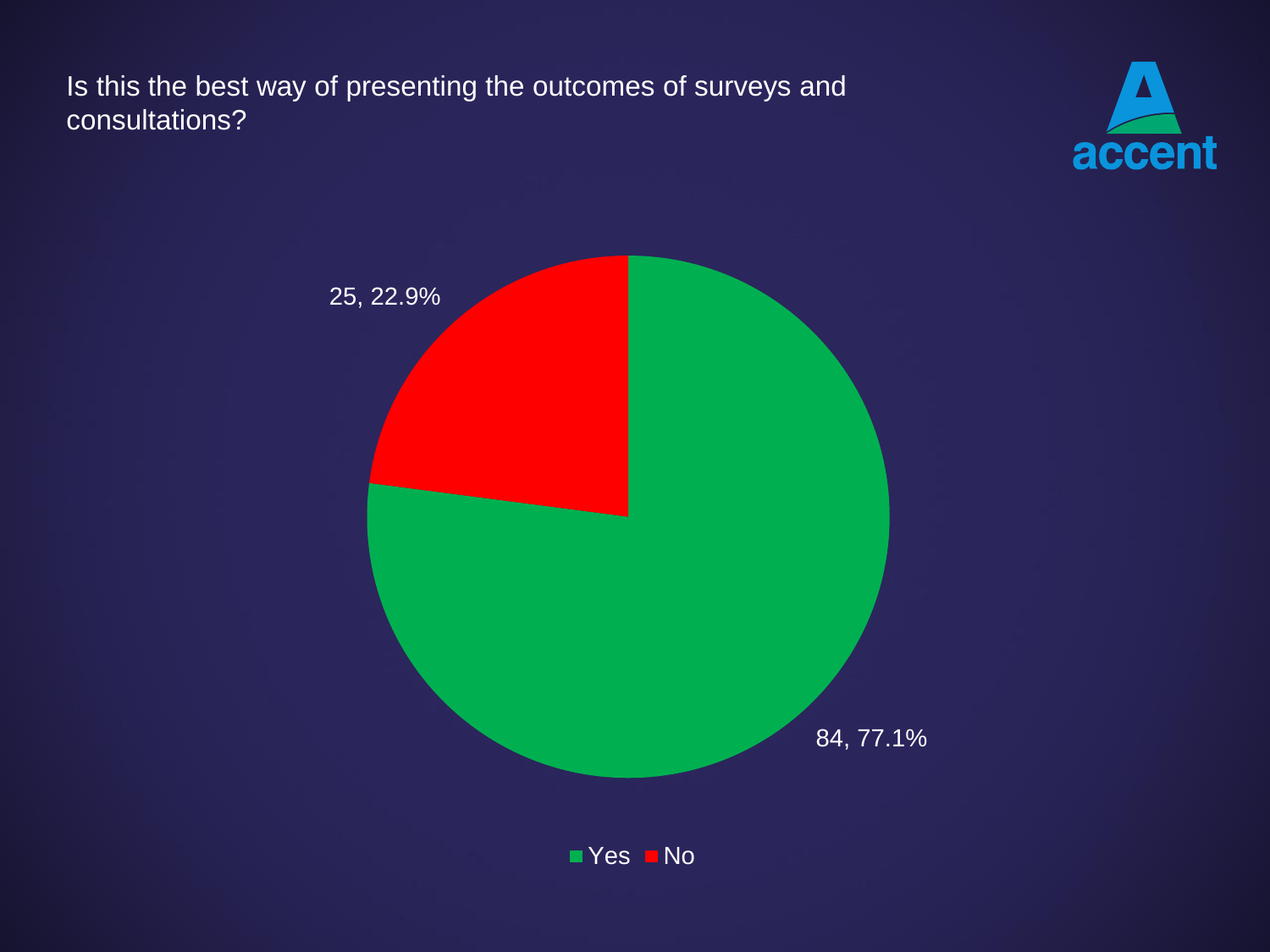#### What would you suggest instead?



By published newsletter to each scheme for posting on Accent noticeboard. **Mr M, Wakefield**

Give us the raw information so we can draw our own conclusions. **Mr L, Leeds**

I feel the way outcomes are decided and communicated are very vague and don't make my life any better/worse. It doesn't feel personal to me… **Mrs H, Burnley**

Post local information via an app or MyAccount. **Mrs N, Camberley**

Regular updates on changes when they happen rather than crammed into one. **Miss A, Stanley**

Detailed report for those who want to look deeper into issues. **Mr H, Yarm**

Letters or emails that are more tailored. **Miss H, Peterborough**

The issues seem very selective and only those where Accent can put a positive spin. **Ms C, Ilkley**

The report was a shameful spotlight on 'why Accent are great' and made us even more annoyed. It cherry picked the best comments and filtered the worst. **Mr R, Camberley**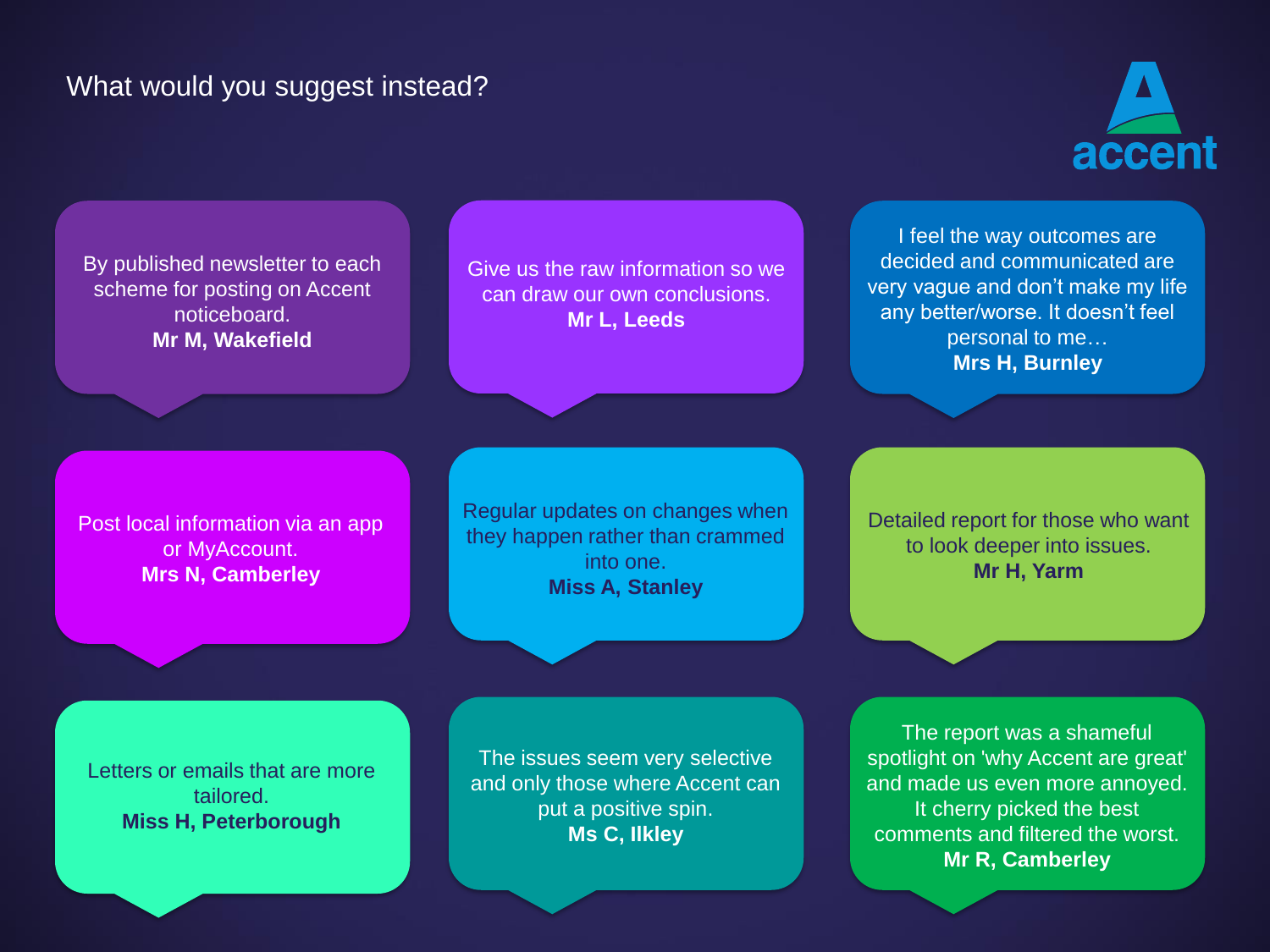Outcomes from local engagement activity is posted on our 'Grass Roots Engagement' webpage. We have sorted the outcomes by location and then by address so that customers can easily find the details of activities which have taken place in their local area. Have you visited this webpage before?



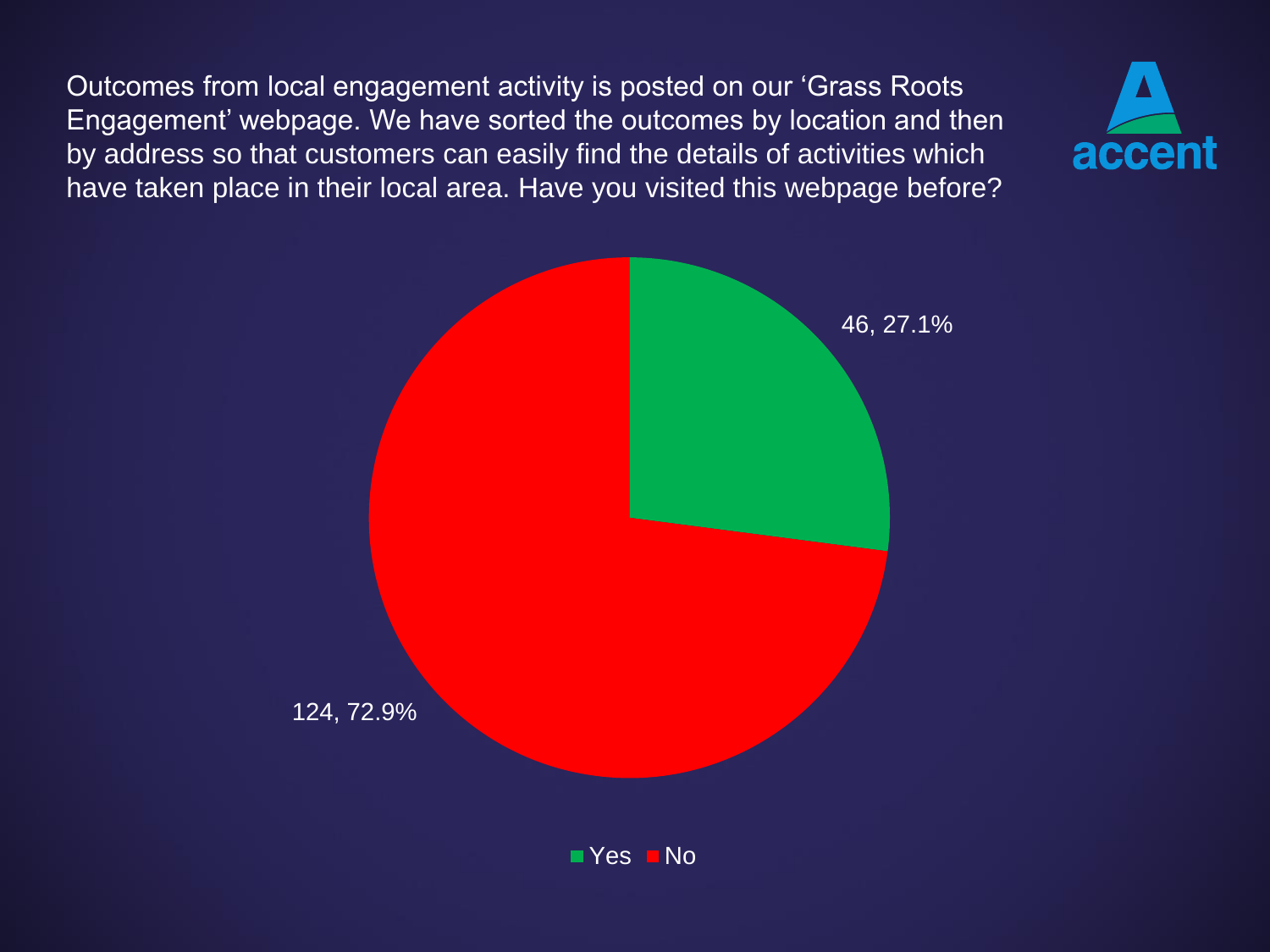Is this the best way of categorising the outcomes from local engagement activity?



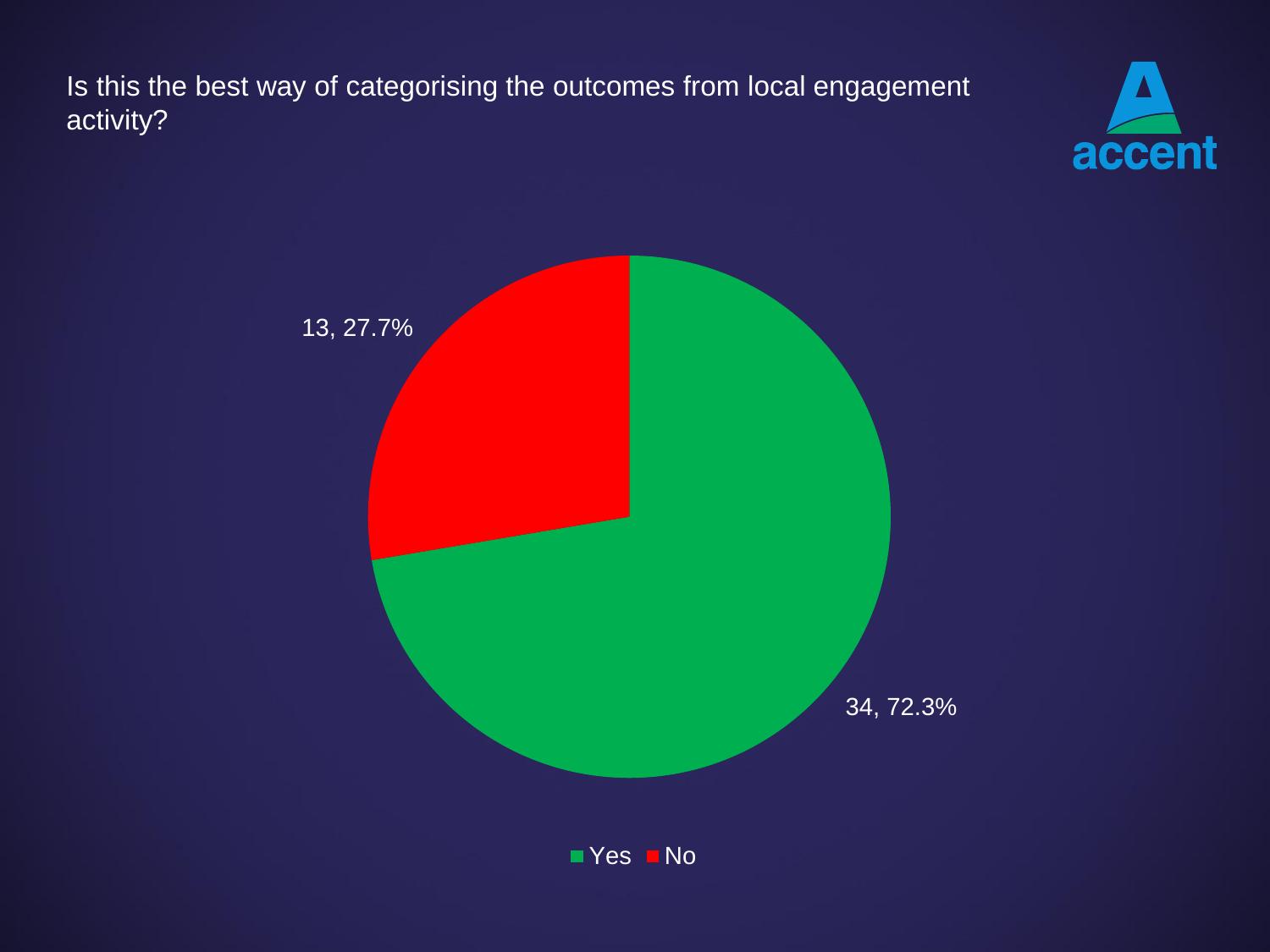### What would you suggest instead?



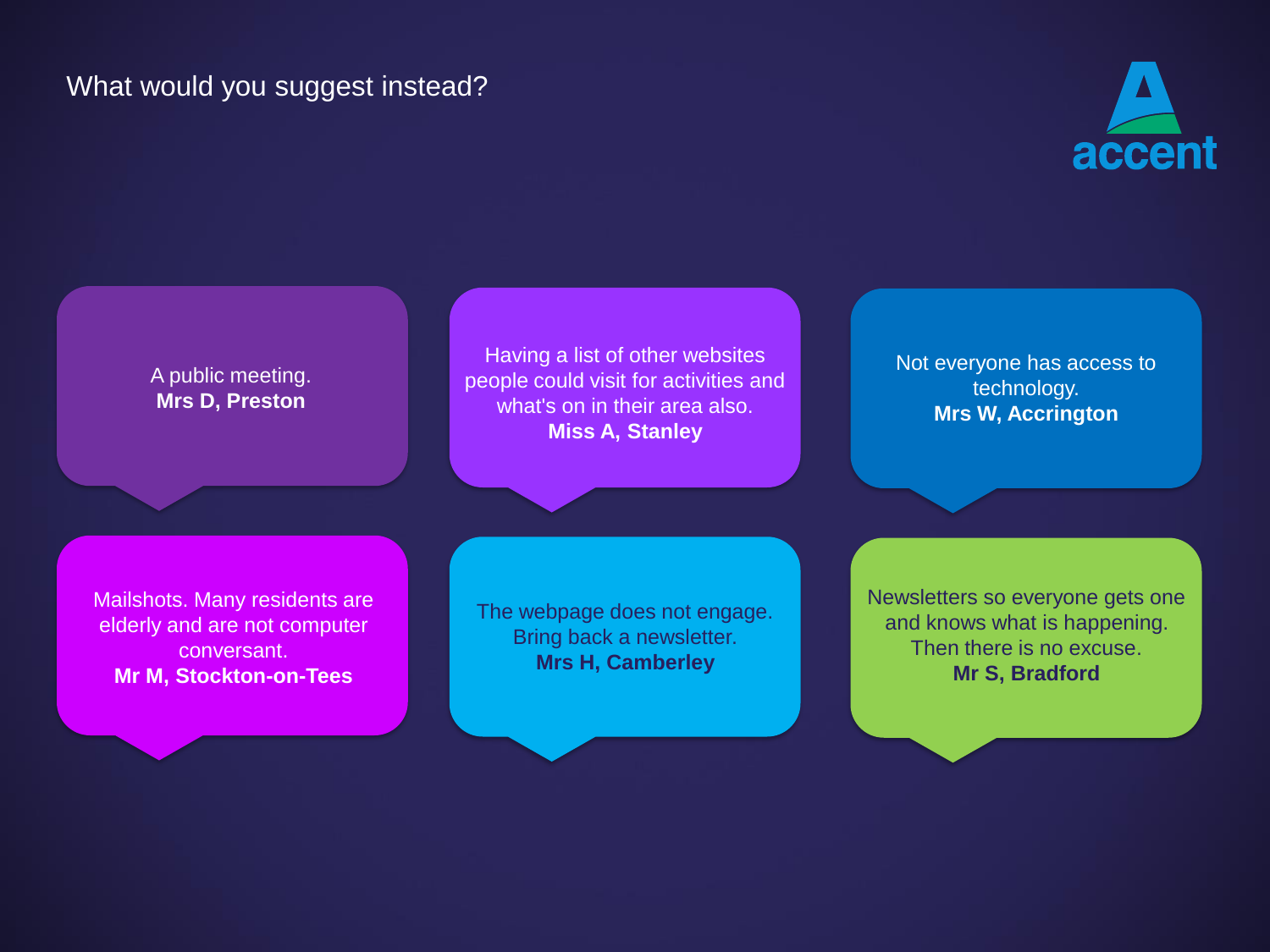What would you suggest Accent does to attract participation from a diverse group of customers (in particular, younger customers)? (Accent 500).



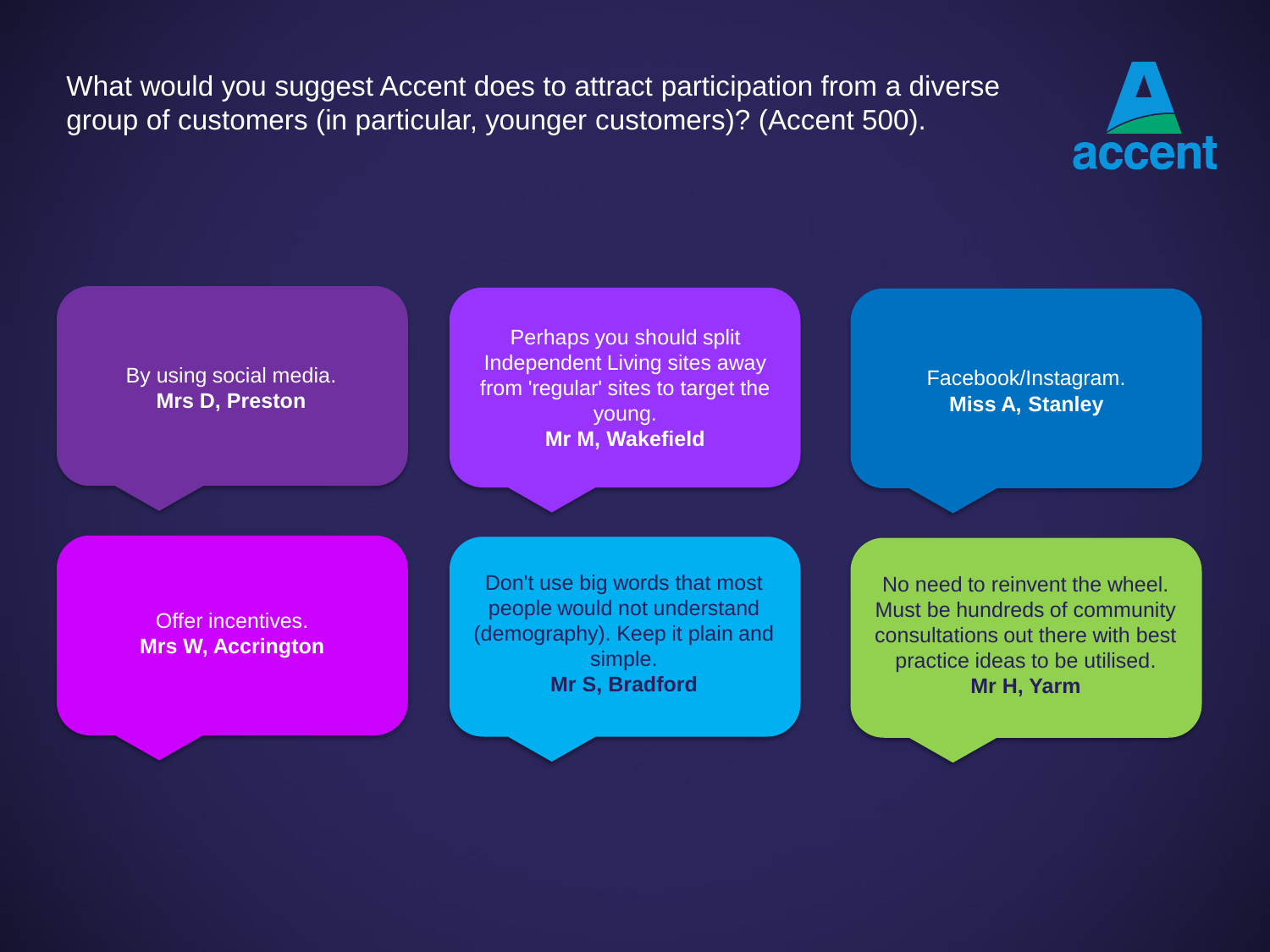From time-to-time, we are unable to act upon the feedback that customers have provided. Would you like to be informed about occasions when we have not been able to act upon feedback and the reasons why?



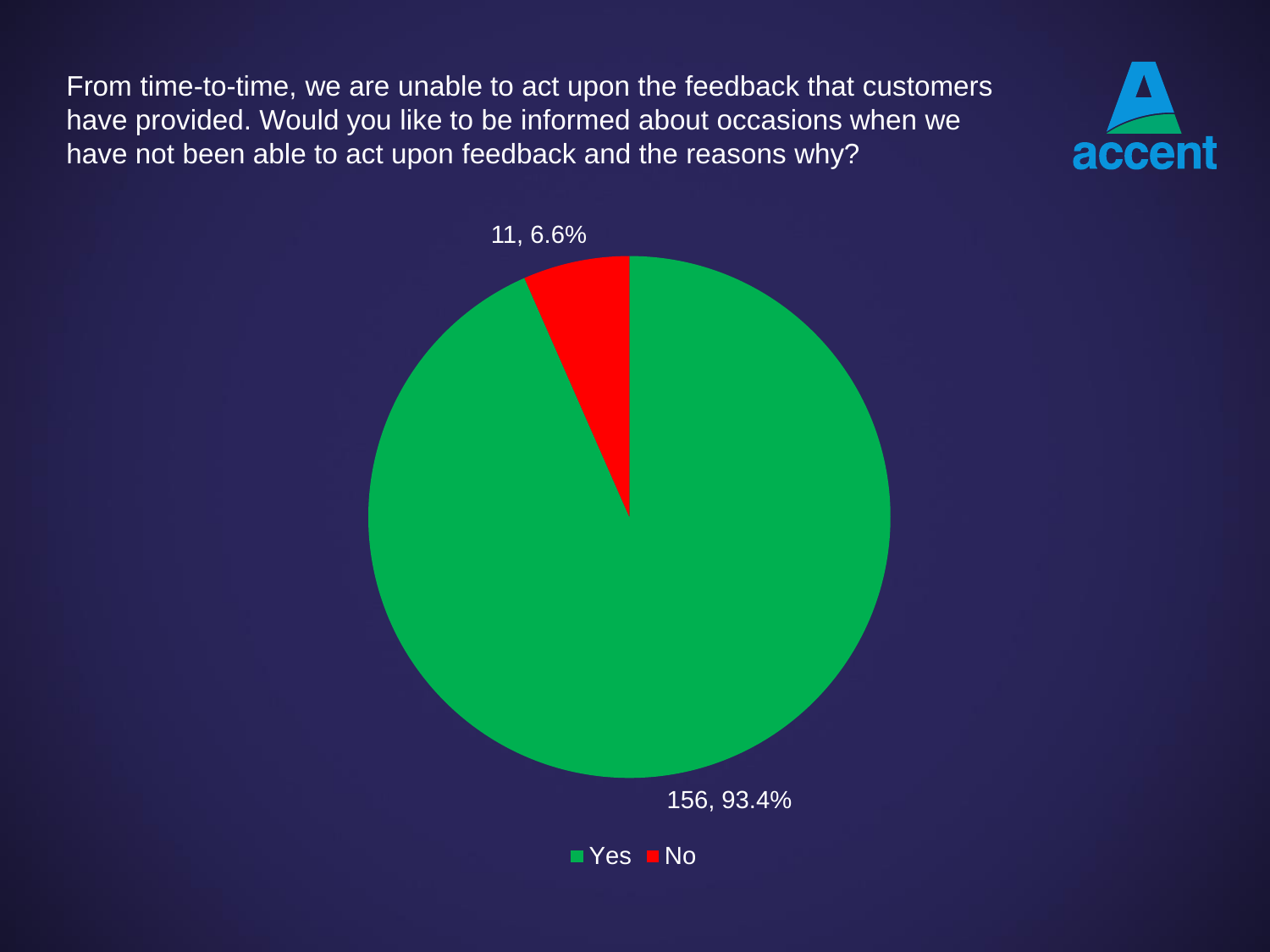Here are some things that we think will improve customer engagement. Please indicate to what extent you think they will help:





Customer engagement covered in the new staff induction programme.

> Access to software for operational staff (Customer Partners, Homeownership Specialists etc.) to help…

> > Customer focus groups via Zoom

Will help a lot  $\blacksquare$  Will help a little  $\blacksquare$  Will not help very much  $\blacksquare$  Will not help at all

0% 10% 20% 30% 40% 50% 60% 70% 80% 90% 100%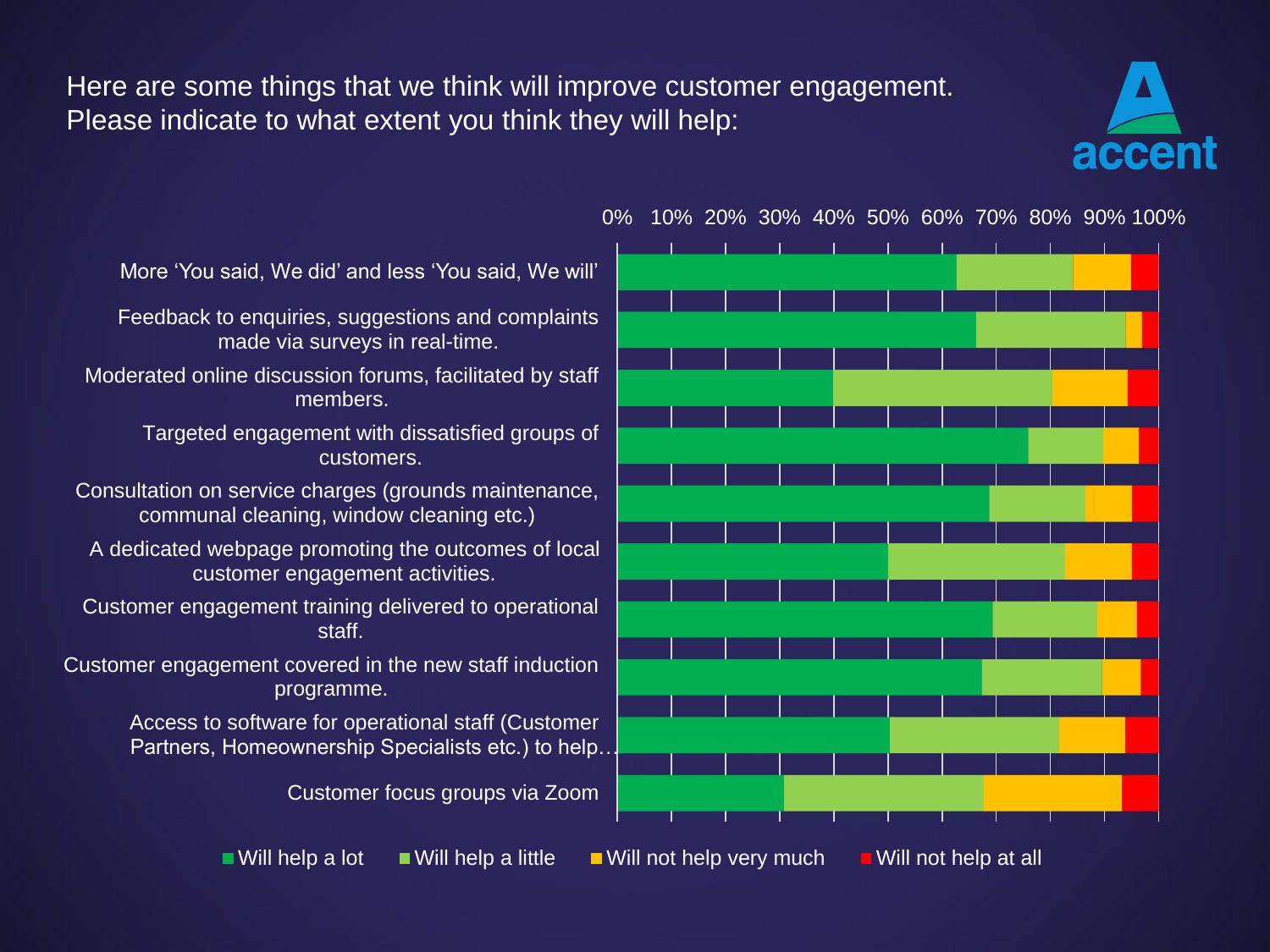### Is there anything else you would like to see in our new resident engagement strategy?



A differentiation between the needs of sheltered housing properties and regular housing properties. **Ms J, Barrow-In-Furness**

An assigned member of staff for the area to win and ensure engagement, with performance being linked directly to it. **Miss S, Durham**

A great number of older and disabled residents do not have access to email and internet. So a resurrection of a newsletter would let all residents know what was going on. **Mr G, Bishop Auckland**

Competitions and incentives. Things that will make people happy too; as there's not enough of that in this unsocial, paranoid and distant climate. **Miss K, Peterborough**

A who's who at Accent. Bit more about Resident Engagement team. **Mrs K, Rushden**

One of the positives from this year is the increased awareness and utilisation of platforms like Zoom. You have the opportunity to have discussions with residents like never before. **Mr H, Cambridge**

Regular on-site drop-in centres for residents to raise concerns etc. **Mr T, Skipton**

Ensure that you are inclusive. You have a duty to your disabled customers and other minorities. **Mr D, Leeds**

Don't give false promises. Act on what residents want and need. **Mr C, Stockton-on-Tees**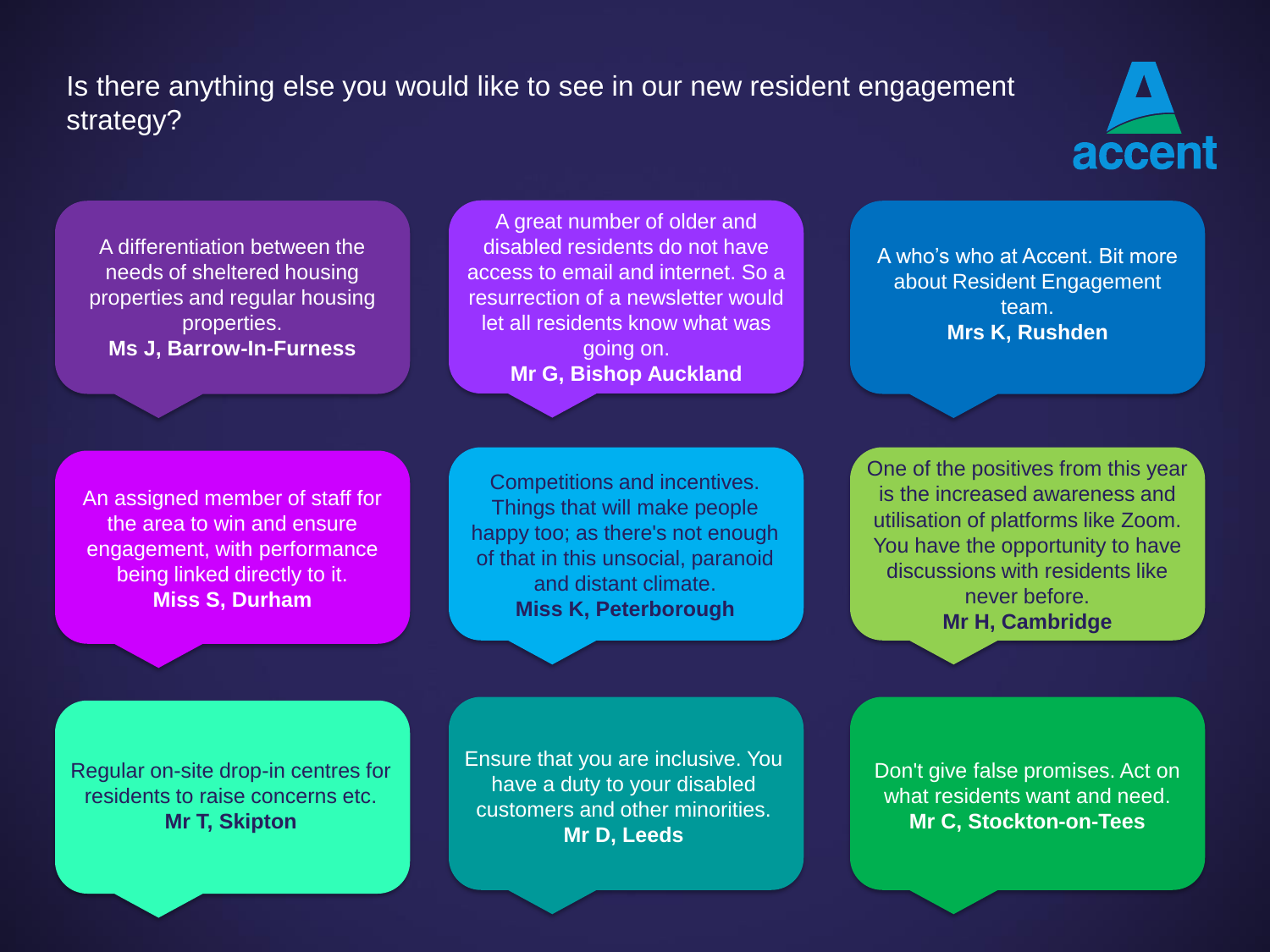### Is there anything else you would like to see in our new resident engagement strategy?



#### More real life, one-to-one discussion. **Mr M, Wakefield**

A less pretentious title. **Mr E, Nelson**

People will be more engaged if they can get excited about actually being able to make a difference. If you can show we can make a real difference… I know you will get more engagement. **Mrs H, Burnley**

Positive outcomes. I have found I get lots of 'we will sort that out' and nothing happens. You seem to brush things under the carpet and hope we forget them or use COVID as an excuse. **Mr A, Ripon**

Active engagement would be a start. I don't even know who my Housing Officer is or how to contact them. **Miss K, Camberley**

Don't put so much 'waffle' into the questions and be honest about what is likely to be happening. **Mrs G, March**

Feel you need to engage 'community champions'. Maybe employ part-time residents to engage and help other residents with issues so they have access to info on their doorsteps. **Mr K, Accrington**

It is important not to just gather views, run surveys and run resident-led groups, but to take on board what they say. **Ms M, Huntingdon**

More insistence that tenants of Accent should pull together as communities to improve their areas… **Miss V, Colne**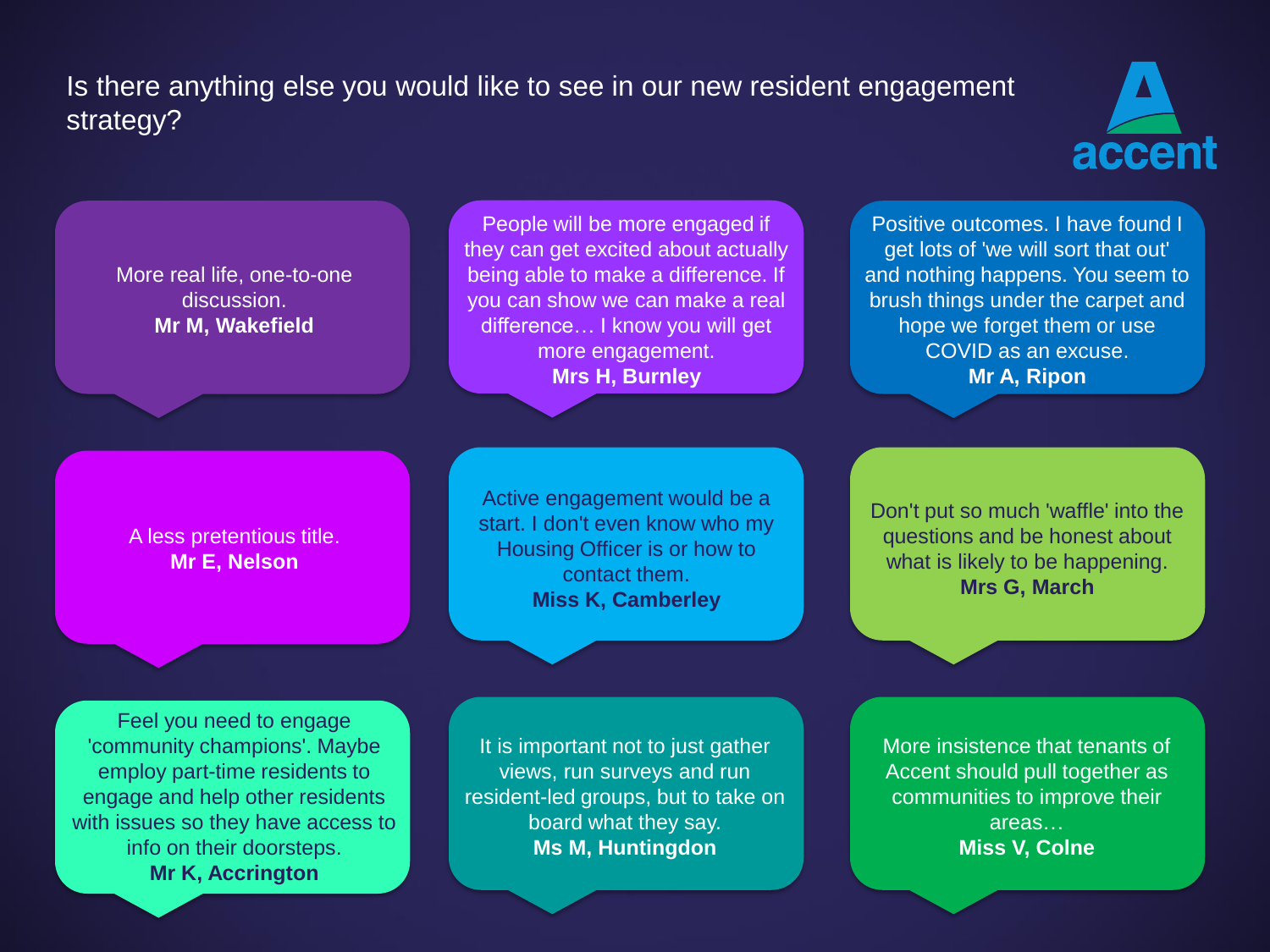If you were writing Accent's resident engagement strategy, what would be your number one objective?



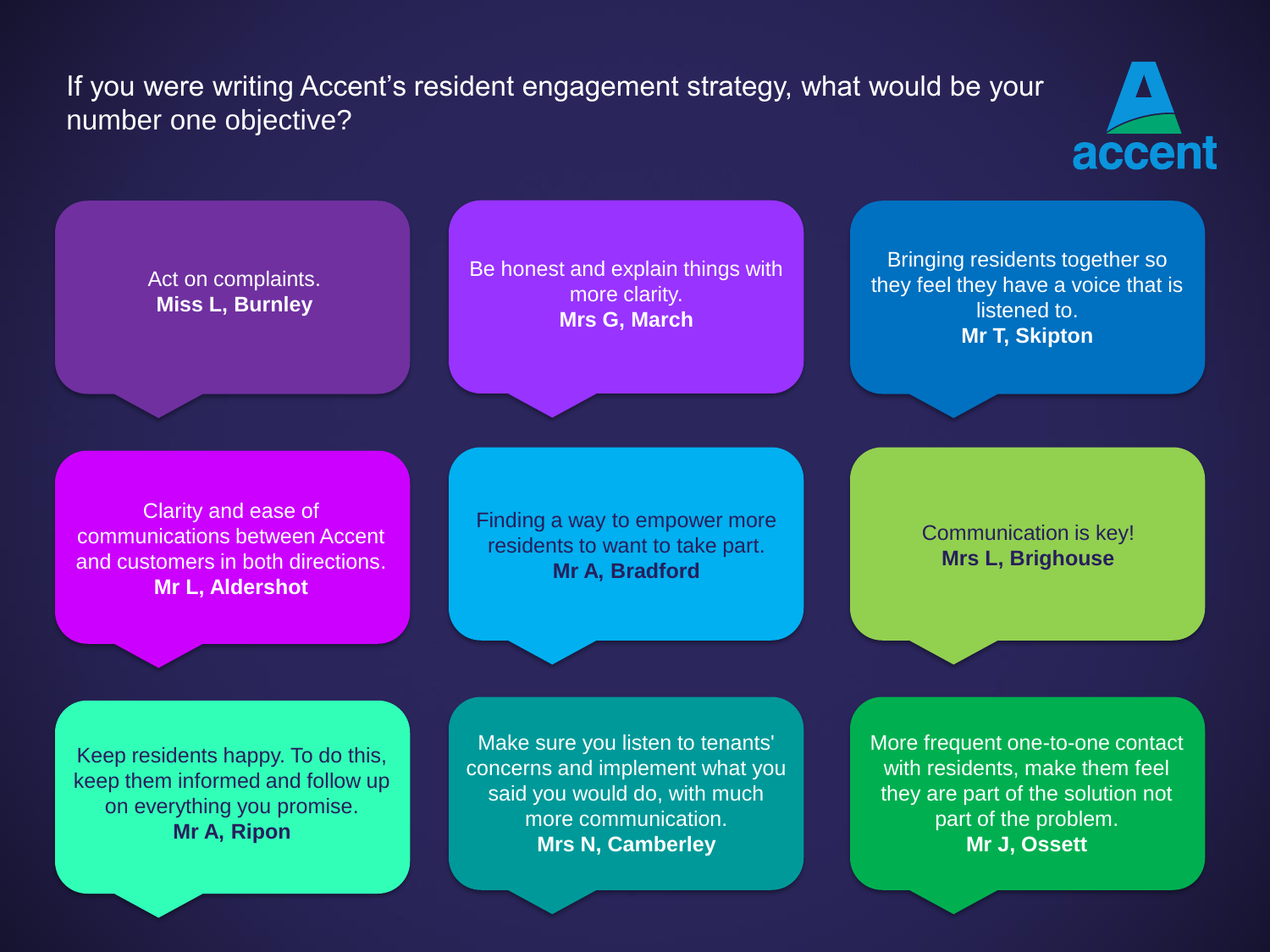### If you were writing Accent's resident engagement strategy, what would be your number one objective?



#### More grass roots contact. **Mr B, Lightwater**

Stop focussing on wishy-washy strategies that sound too corporate and completely impersonal so don't grab anyone's attention… **Mrs H, Burnley**

Utilise new technology to engage with residents, keep them informed... doing surveys that ask ambiguous questions just bore people. **Mr H, Cambridge**

Better communication with customer partners a local management. **Ms W, Ashton-Under-Lyne**

To ensure that the customer is fully informed and made to feel valued. **Mr B, Camberley**

I know this an electronic age but I suggest that a large number of older residents are unable to access email, text or Zoom facilities. Your comms plan needs to address this. **Mr B, Brough**

People can see a clear path between their involvement and an impact on the service delivered. **Ms B, Wakefield**

To educate residents and involve them in the running of their estate, making them aware of proposed changes and the reasons for them. **Mrs F, Bradford**

To really hear residents and act upon what they tell you wherever that's possible. If you can't, have a valid reason why not and communicate it. **Mr W, Bradford**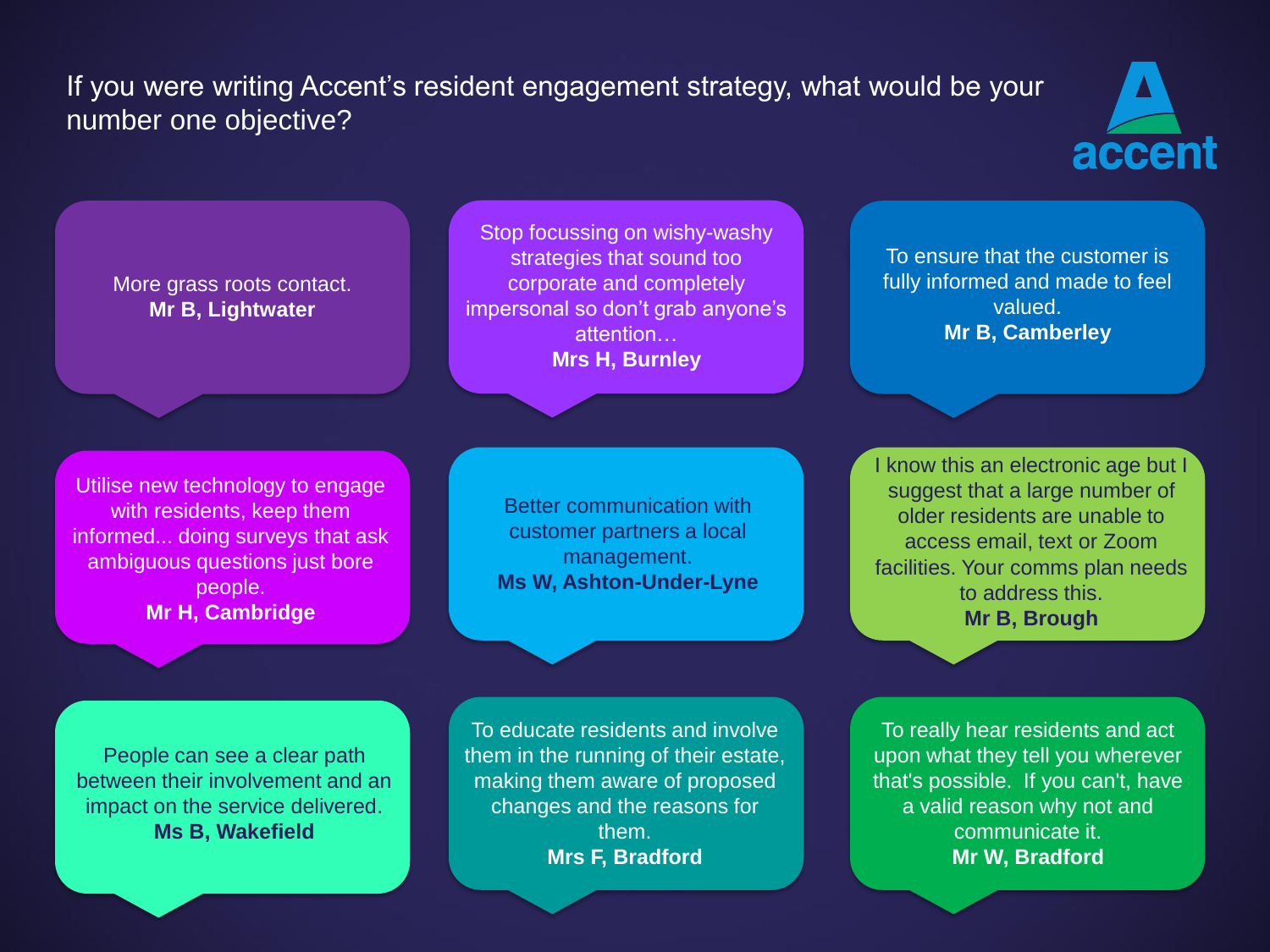# **Conclusions**



- Many respondents feel that the % customers satisfied that Accent 'listens to views' has fallen, in part, because of the current circumstances and feel disenfranchised due to lack of face-to-face contact.
- Many respondents did not see the benefit of centralising service delivery and feel disappointed by lack of consultation about this. Respondents feel disappointed by the lack of transparency about Accent's tendering processes.
- Many respondents feel disappointed by the lack of opportunities to provide feedback on the service areas that matter most to them and lack of influence over the way services are delivered locally and which contractors deliver these services.
- Respondents would expect to be consulted (or at the very least informed) about changes which affect their estates through a range of channels. They expect consultation processes to be fair, reasonable and accessible.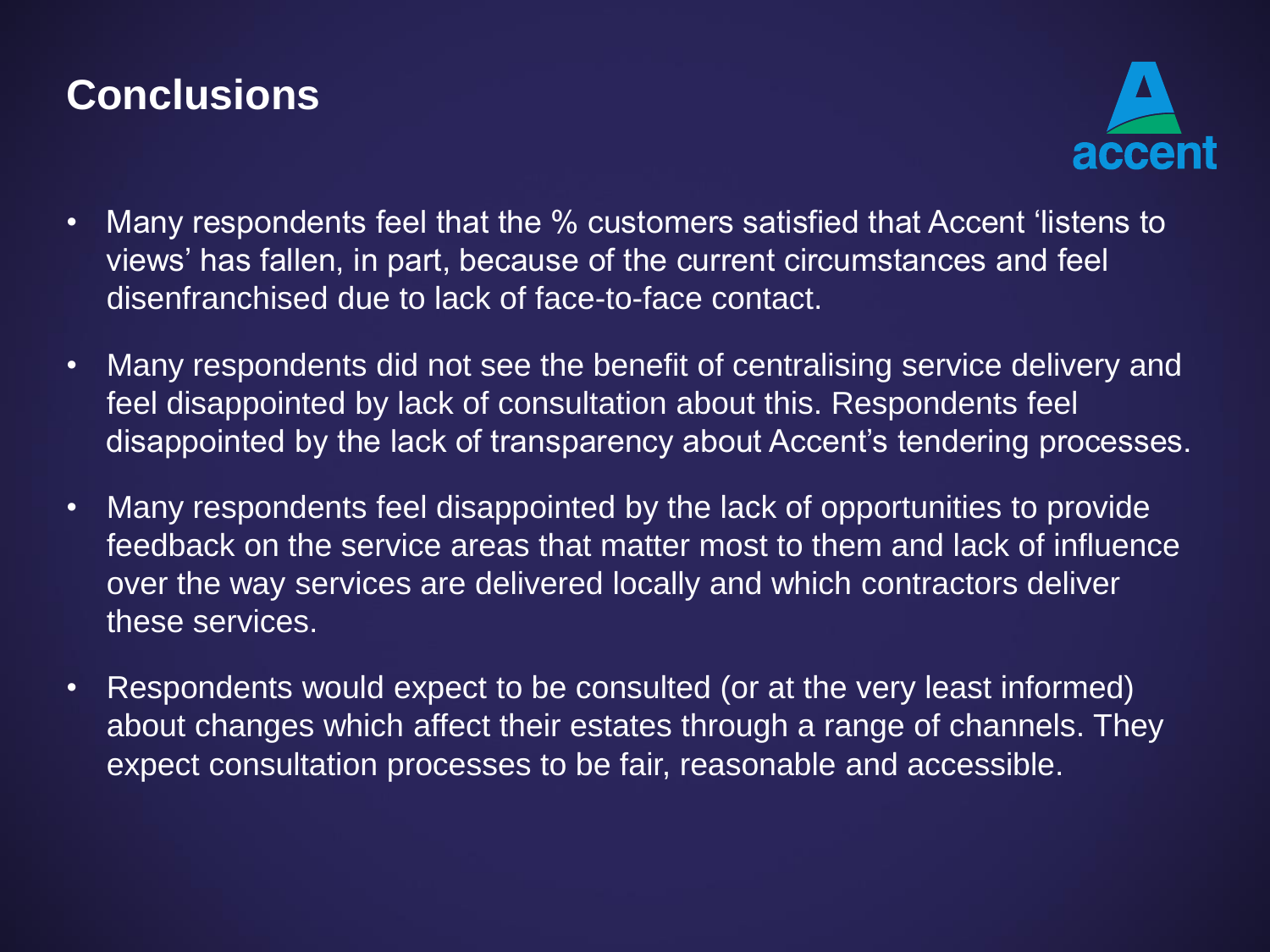# **Conclusions**



- Respondents' comments indicate that they rarely see improvements as a direct result of providing feedback and have begun to question its value.
- Respondents feel that 'You said, We did' commitments are vague and do not speak to their own experiences.
- There appears to be an appetite for local news and regular updates aimed at keeping customers informed about what is happening in their areas.
- Respondents who take part in surveys would expect to be kept informed about results, decisions made on the basis of feedback and progress on any actions taken.
- Respondents feel that the way outcomes from surveys and consultations are displayed on the website is sensible, but this needs to be supplemented by other communication channels to make sure the message has landed.
- Respondents would like to be kept informed about occasions when we have not been able to act upon their feedback and the reasons why.